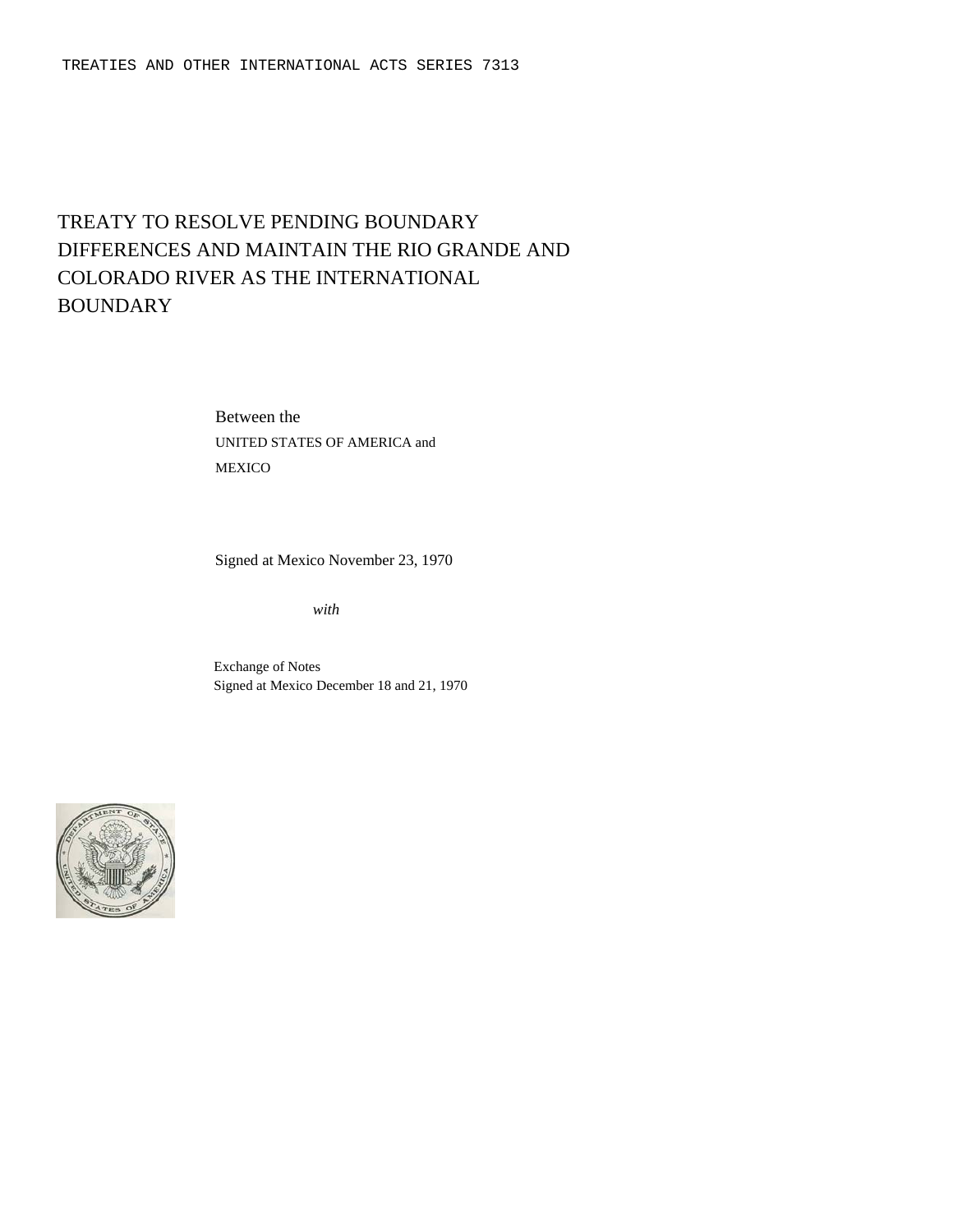## NOTE BY THE DEPARTMENT OF STATE

Pursuant to Public Law 89-497, approved July 8, 1966 (80 Stat. 271; 1 U.S.C. 113) ----

". . . the Treaties and Other International Acts Series issued under the authority of the Secretary of State shall be competent evidence. . . of the treaties, international agreements other than treaties, and proclamations by the President of such treaties and international agreements other than treaties, as the case may be, therein contained, in all the courts of law and equity and of maritime jurisdiction, and in all the tribunals and public offices of the United States, and of the several States, without any further proof or authentication thereof."

*For sale by the Superintendent of Documents, U.S. Government Printing Office Washington, D.C. 20402* . *Price \$1.50*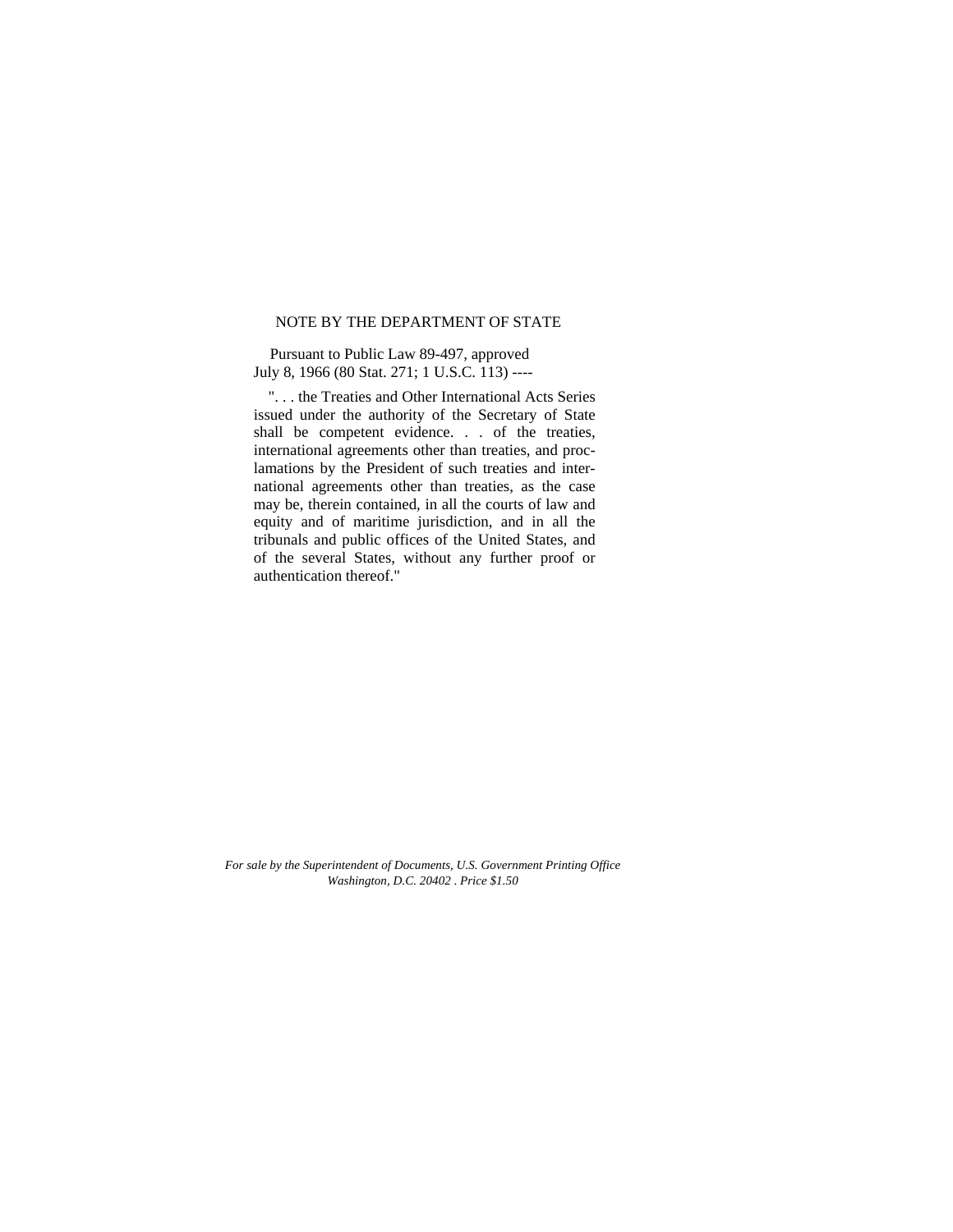# **MEXICO**

**Treaty to Resolve Pending Boundary Differences and Maintain the Rio Grande and Colorado River as the International Boundary** [ 1 ]

*Signed at Mexico November 23, 1970; Ratification advised by the Senate of the United States of America November 29, 1971; Ratified by the President of the United States of America December 9, 1971; Ratified by Mexico January 24, 1972; Ratifications exchanged at Washington April 18, 1972; Proclaimed by the President of the United States of America May 2, 1972; Entered into force April 18, 1972. With exchange of notes Signed at Mexico December 18 and 21, 1970.* 

## By THE PRESIDENT OF THE UNITED STATES OF AMERICA

# **A PROCLAMATION**

CONSIDERING THAT:

The treaty between the United States of America and the United Mexican States to resolve pending boundary differences and maintain the Rio Grande and Colorado River as the international boundary was signed at Mexico City on November 23, 1970, the text of which treaty is annexed;

The Senate of the United States of America by its resolution of November 29, 1971, two-thirds of the Senators present concurring therein, gave its advice and consent to the ratification of the treaty;

The treaty was duly ratified by the President of the United States of America on December 9, 1971, and was duly ratified on the part of the United Mexican States;

It is provided in Article IX of the treaty that the treaty shall enter into force on the date of the exchange of ratifications;

 $1$  The numbered footnotes herein were added by the Department of State.

79-560 0-72 (1) TIAS 7313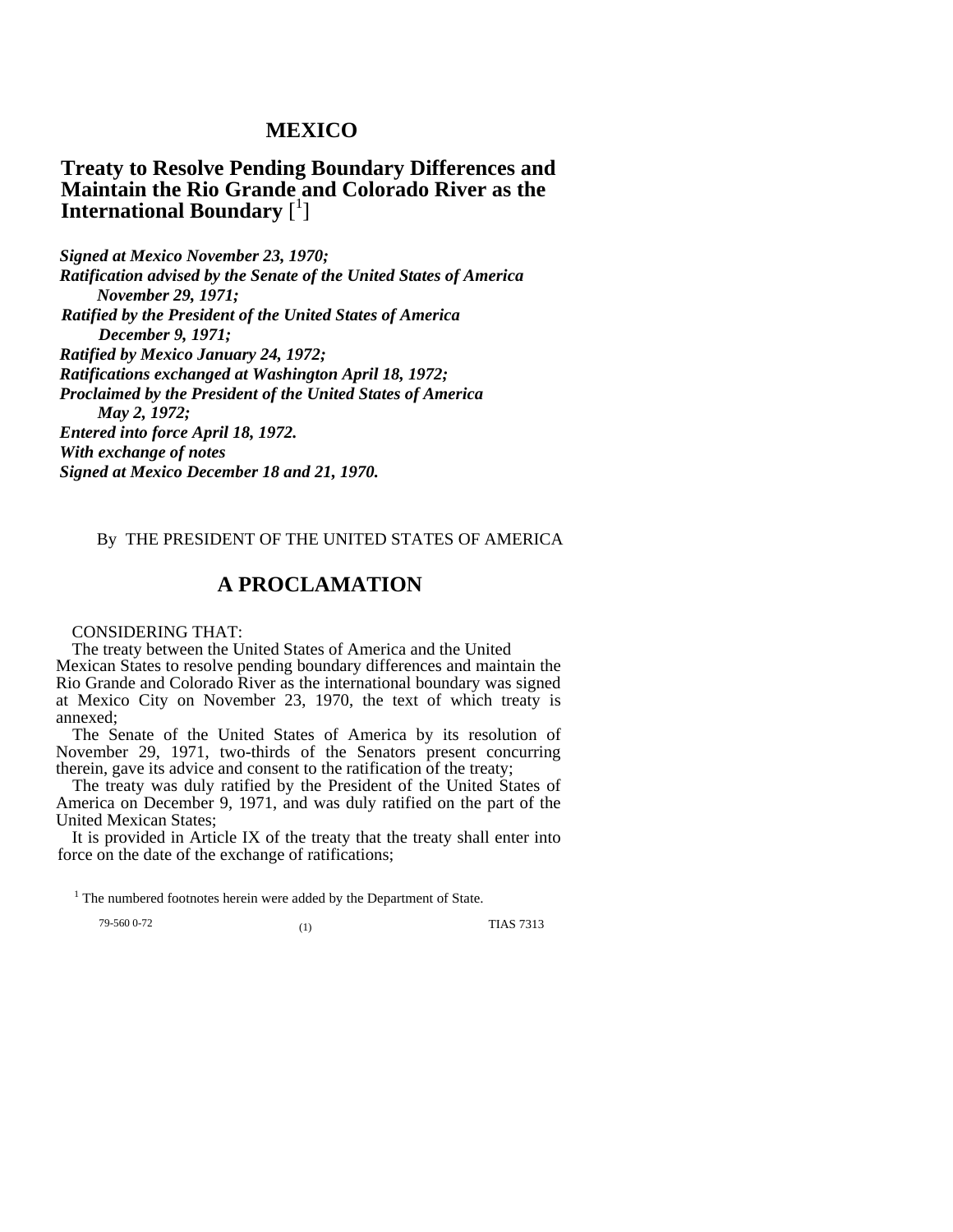The instruments of ratification of the treaty were duly exchanged at Washington on April 18, 1972;

Now, THEREFORE, I, Richard Nixon, President of the United States of America, proclaim and make public the treaty of November 23, 1970 between the United States of America and the United Mexican States to the end that it shall be observed and fulfilled with good faith on and after April 18, 1972, by the United States of America and by the citizens of the United States of America and all other persons subject to the jurisdiction thereof.

IN TESTIMONY WHEREOF, I have signed this proclamation and caused the Seal of the United States of America to be affixed.

DONE at the city of Washington this second day of May in the year of our Lord one thousand nine hundred and seventy-two and of the Independence of the United States of America the one hundred ninety-sixth.

RICHARD NIXON

By the President:

[SEAL]

JOHN N. IRWIN II  *Acting Secretary of State*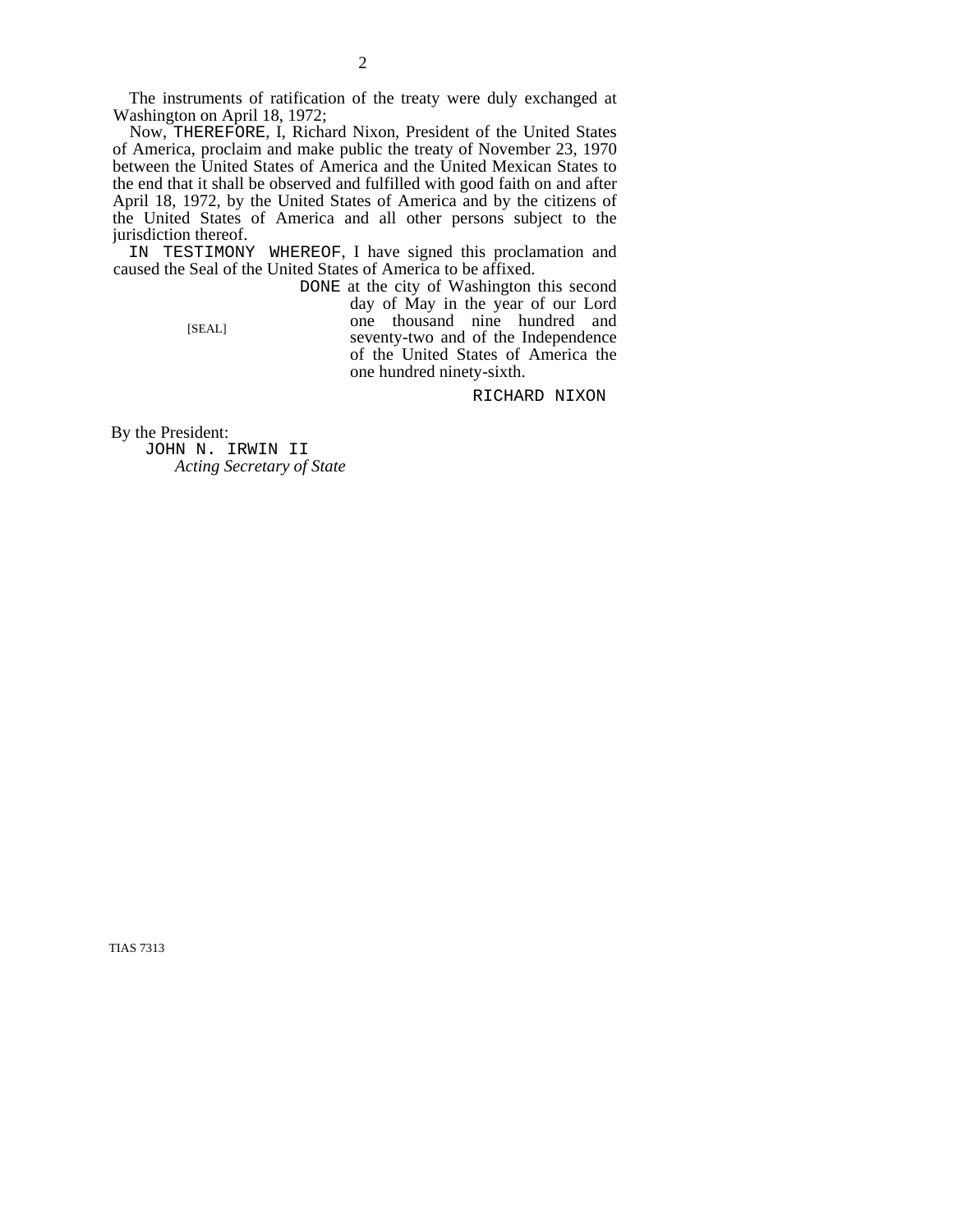TREATY TO RESOLVE PENDING BOUNDARY DIFFERENCES AND MAINTAIN THE RIO GRANDE AND COLORADO RIVER AS THE INTERNATIONAL BOUNDARY BETWEEN THE UNITED STATES OF AMERICA AND THE UNITED MEXICAN STATES

The United States of America and the United Mexican States,

Animated by a spirit of close friendship and mutual respect and desiring to:

Resolve all pending boundary differences between the two countries,

Restore to the Rio Grande its character of international boundary in the reaches where that character has been lost, and preserve for the Rio Grande and Colorado River the character of international boundaries ascribed to them by the boundary treaties in force,

Minimize changes in the channels of these rivers, and should these changes occur, attempt to resolve the problems arising therefrQm promptly and equitably,

TIAS 7313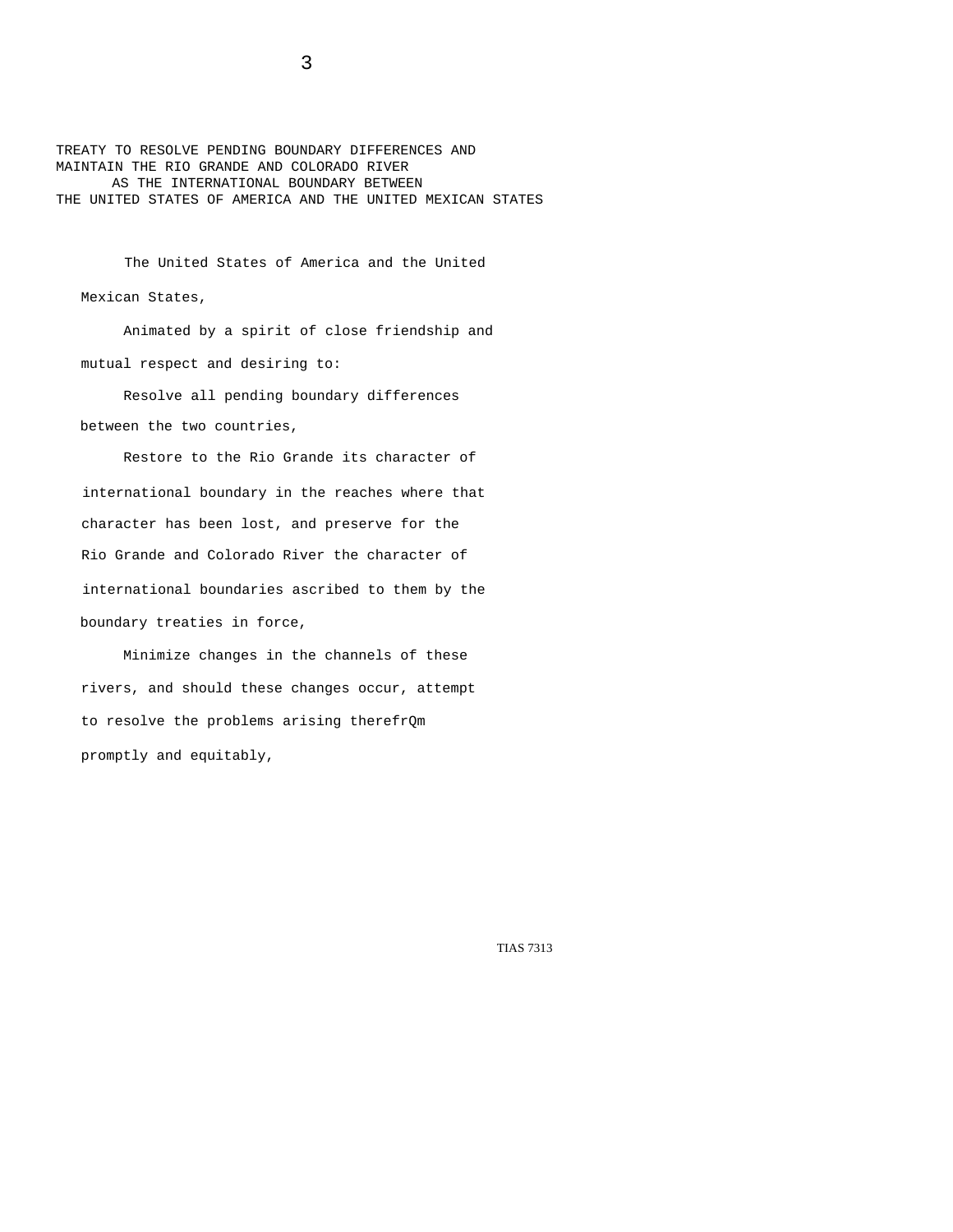Resolve problems relating to sovereignty over existing or future islands in the Rio Grande,

And finally, considering that it is in the interest of both countries to delimit clearly their maritime boundaries in the Gulf of Mexico and in the Pacific Ocean,

Have resolved to conclude this Treaty concerning their fluvial and maritime boundaries and for such purpose have named their plenipotentiaries:

The President of the United States of America, Robert H. McBride, Ambassador of the United States of America to Mexico, and

The President of the United Mexican states, Antonio Carrillo Flores, Secretary of Foreign Relations,

Who, having communicated to each other their respective full powers, found to be in good and due form, have agreed as follows:

#### ARTICLE I

In order to resolve the pending boundary cases of the Presidio-Ojinaga Tracts, the Horcon Tract, Beaver Island, and islands, in which the

TIAS 7313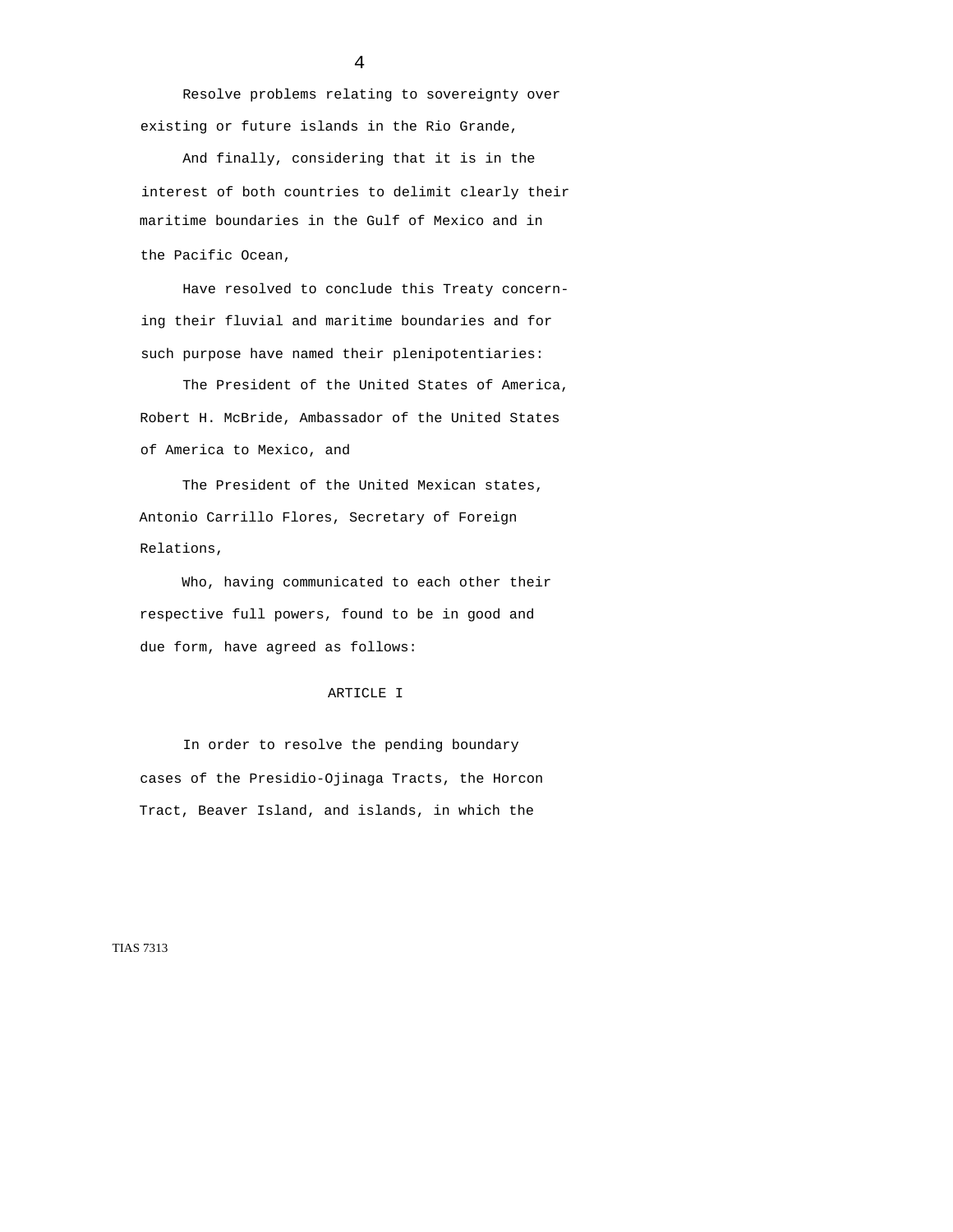territory of one of the contracting States has been placed on the opposite bank of the Rio Grande, and to restore this river as the international boundary, the United states and Mexico have decided to modify the position of the Rio Grande in certain reaches, in accordance with the following terms:

> **A.** To change the location of a section of the channel of the Rio Grande in the area of the Presidio-Ojinaga Tracts, so as to transfer from the north to the south side of the Rio Grande an area of 1606.19 acres (650 hectares). This relocation shall be effected so that the middle of the new channel follows the alignment shown on the map of the International Boundary and Water Commission, United States and Mexico (hereinafter referred to as the "Commission"), entitled Relocation of the Rio Grande in the Presidio-Ojinaga Tracts,  $[^1]$  attached to and forming a part of this Treaty.

<sup>1</sup> See pocket at the back of this publication.

TIAS 7313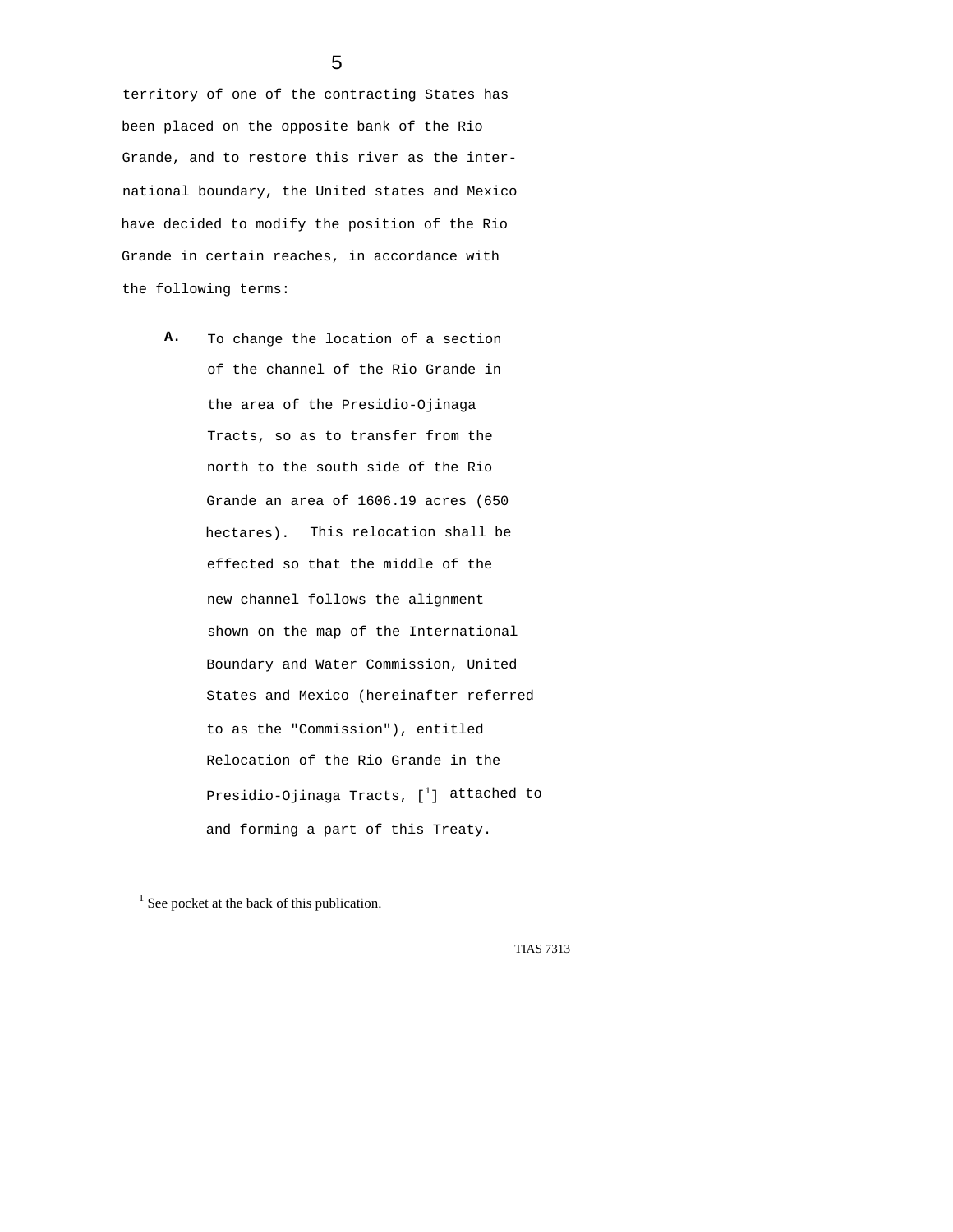**B.** 

To change the location of the channel of the Rio Grande upstream from and near Hidalgo-Reynosa, so as to transfer from the south to the north of the Rio Grande an area of 481.68 acres (194.93 hectares). This relocation shall be effected so that the middle of the rectified channel follows the alignment shown on the Commission's map entitled Relocation of the Rio Grande Upstream from Hidalgo-Reynosa, attached to and forming a part of this Treaty.

**c.** To change the location of the channel of the Rio Grande downstream from and near Presidio-Ojinaga; so as to transfer from the south to the north of the Rio Grande an area of 252 acres (101.98 hectares). This relocation shall be effected so that the middle of the rectified channel follows the alignment shown on the Commission's map entitled Relocation of the Rio Grande Downstream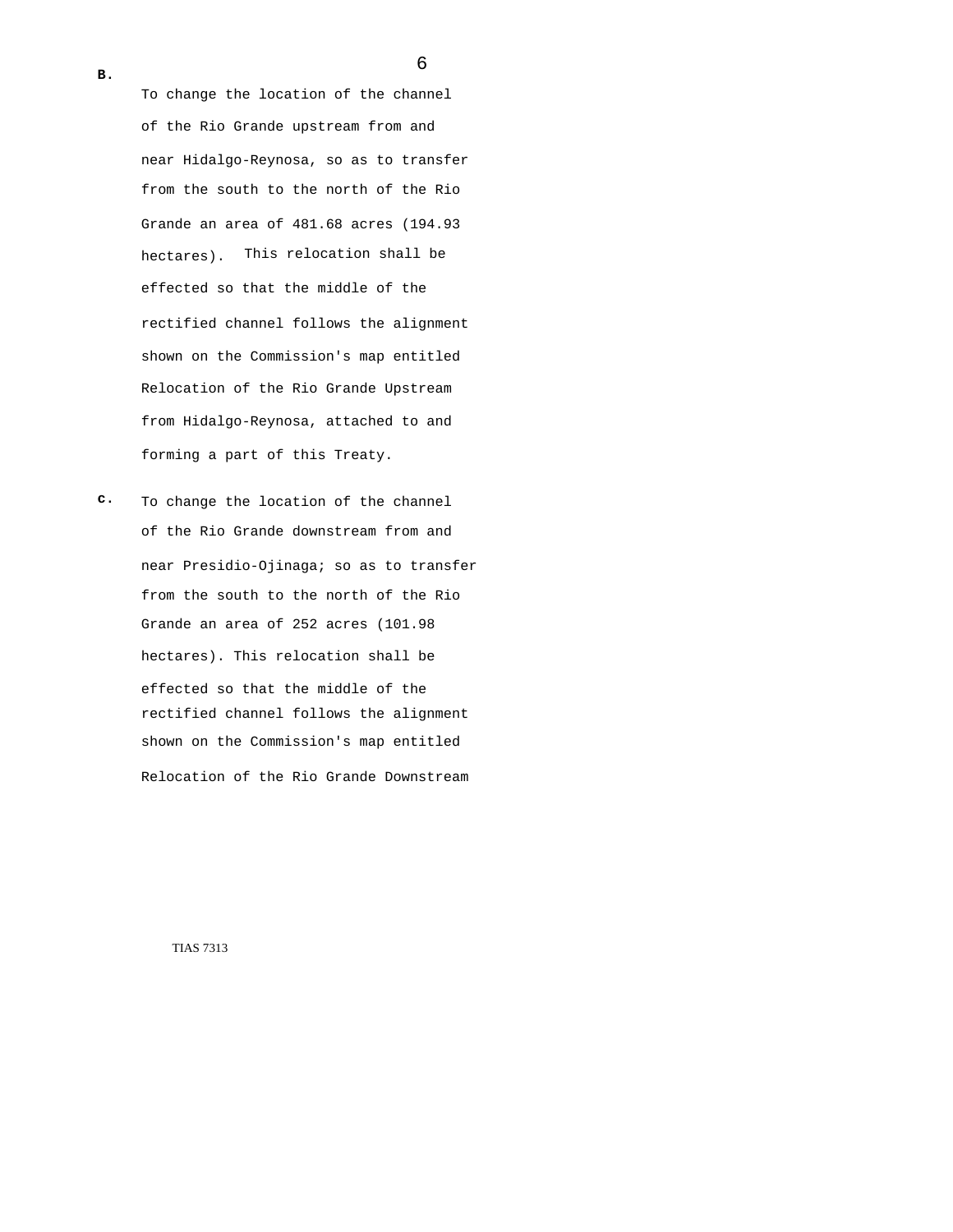from Presidio-Ojinaga, attached to and forming a part of this T~eaty.

- **D.** Once this Treaty has come into force and the necessary legislation has been enacted for carrying it out, the two Governments shall determine, on the basis of a recommendation by the Commission, the period of time appro priate for each of them to carry out the following operations:
	- (1) The acquisition, in conformity with its laws, of the lands to be transferred to the other and of the rights of way for the new river channels;
	- (2) The orderly evacuation of the occupants of the lands referred to in paragraph D (1) of this Article.

TIAS 7313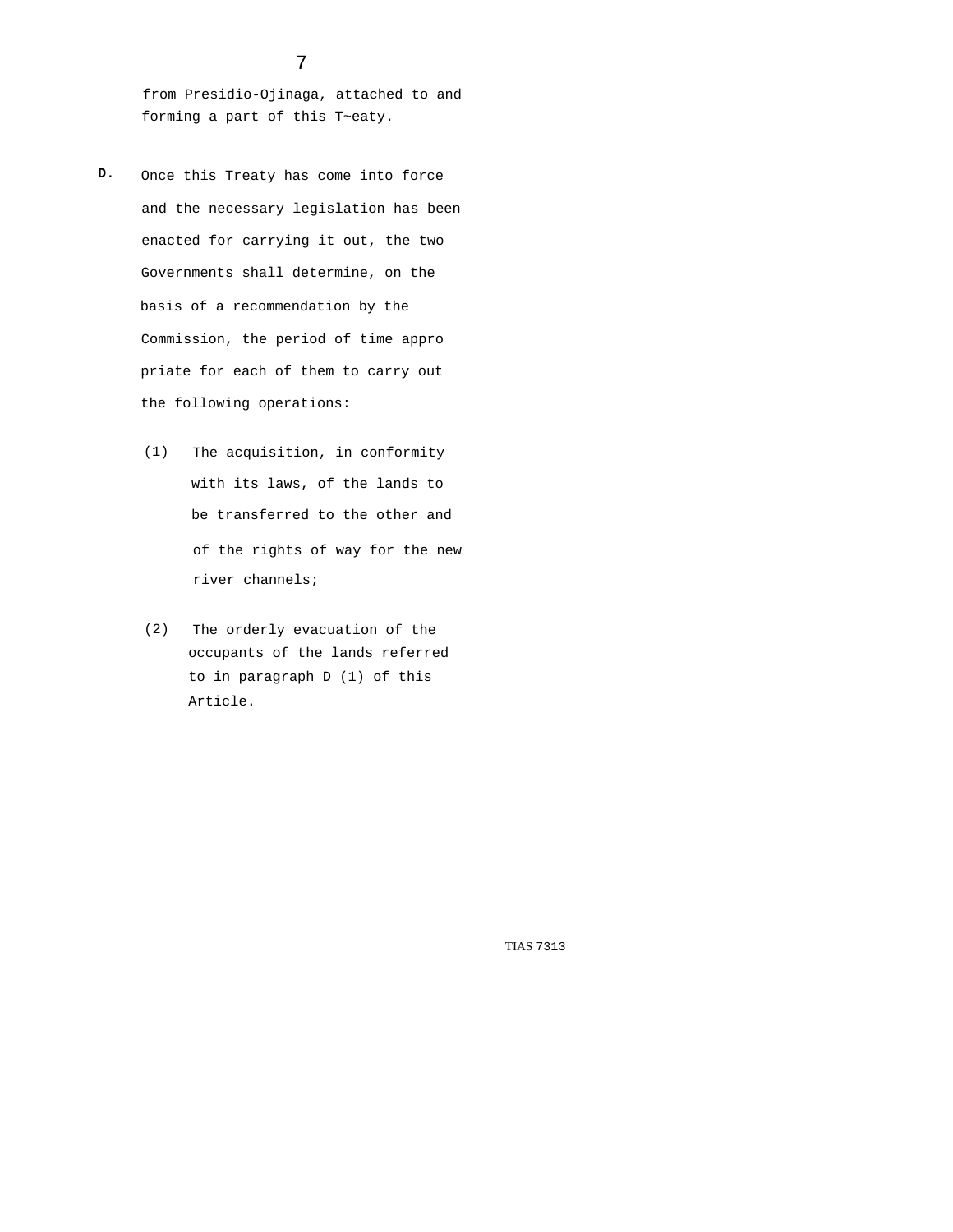**E.** The changes in location of the Rio Grande referred to in paragraphs A, Band C of this Article, shall be executed by the Commission as soon as practical in accordance with the engineering plans recommended by it and approved by the two Governments. The cost of these changes in location shall be equally divided between the two Governments, through an appropriate division of work recommended by the Commission in the same engineering plans.

**F.** On the date on which the two Governments approve the Commission's Minute confirming the completion of the relocations of the channel of the Rio Grande provided for in paragraphs A, B and C of this Article, the change of location of the international boundary shall be effected in each case and the middle of the new channels of the Rio Grande and of the

TIAS 7313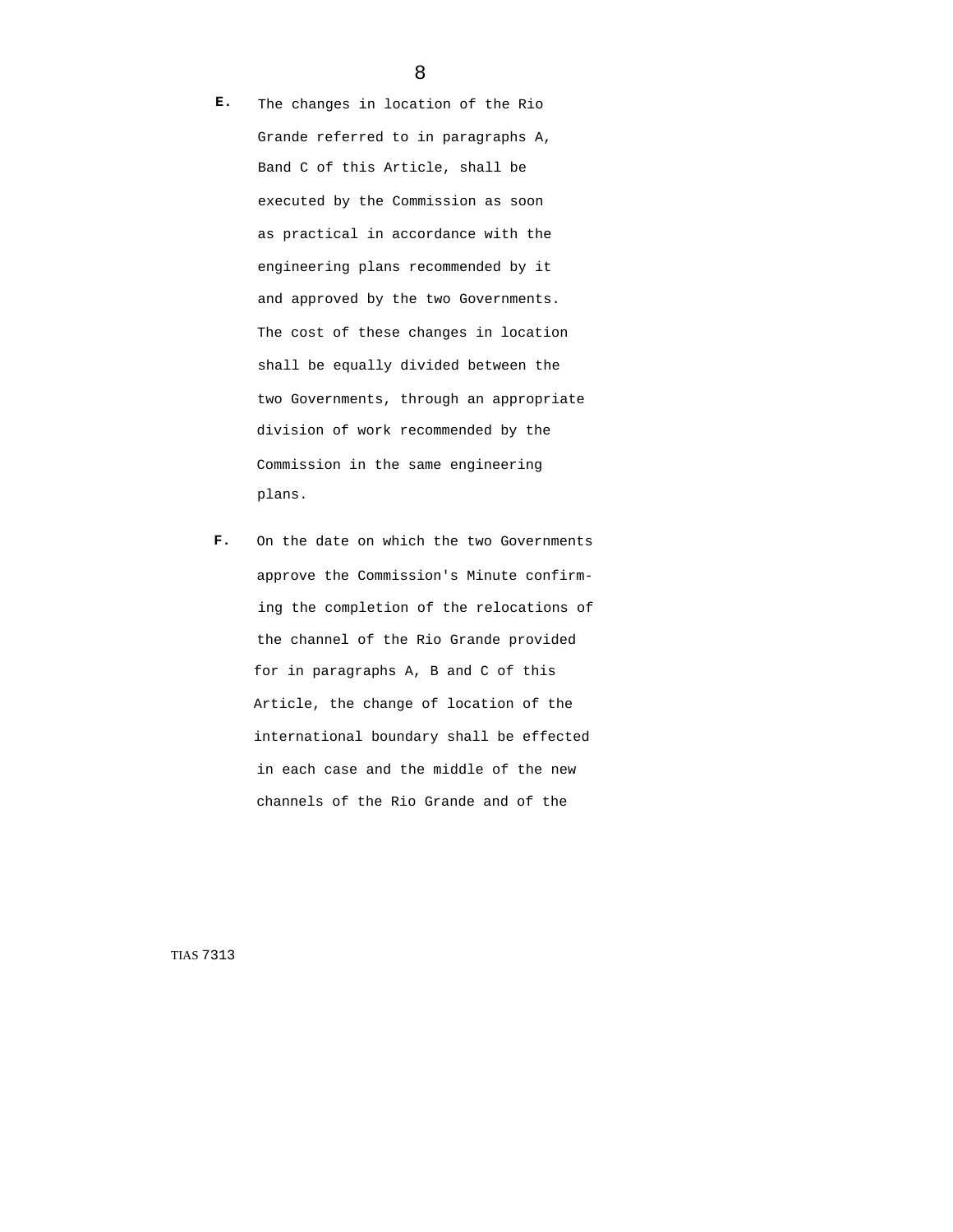present channels north of the Horcon Tract and north of Beaver Island shall become the international boundary, and consequently the following territorial adjustments shall take place:

- (1) By reason of the rectification referred to in paragraph A of this Article, there shall pass from the north to the south of the Rio Grande within the territory of Mexico, 1606.19 acres (650 hectares) in the Presidio-Ojinaga Tracts.
- (2) By reason of the rectification referred to in paragraph B of this Article, there shall pass from the south to the north of the Rio Grande 481.68 acres (194.93 hectares) to form a part of the territory of the United states. This transfer is in recognition of the fact that the

TIAS 7313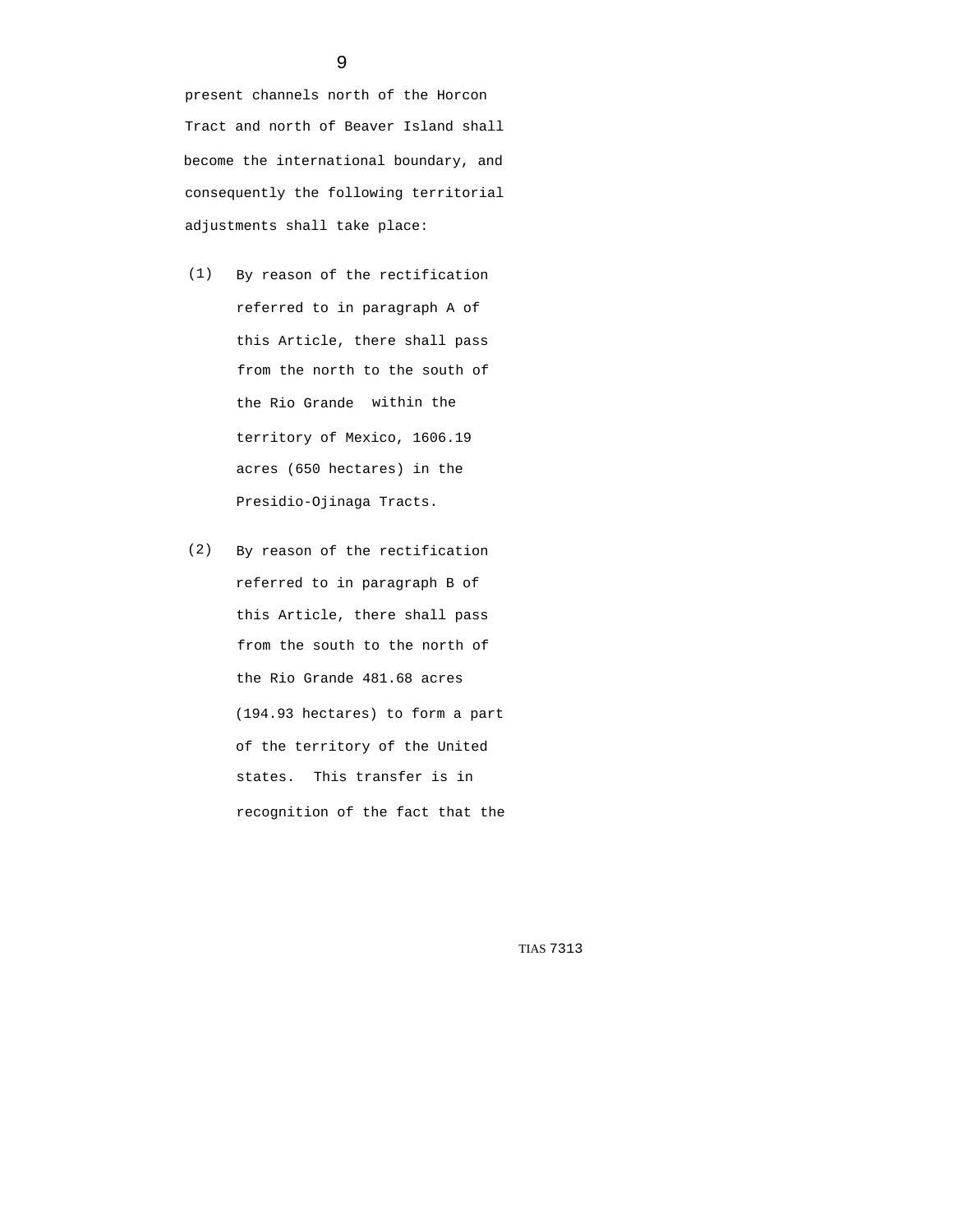Horcon Tract and Beaver Island, located south of the Rio Grande, comprising a total area of 481.68 acres (194.93 hectares) now under the sovereignty of the United States shall pass to and become part of the territory of Mexico.

(3) By reason of the rectification referred to in paragraph C of this Article, there shall pass from the south to the north of the Rio Grande 252 acres (101.98 hectares) to form a part of the territory of the United States. This transfer is in recognition of the fact that, upon the adoption of the new boundary in accordance with Article II of this Treaty, Mexico will receive a greater number and acreage of islands than the United States.

TIAS 7313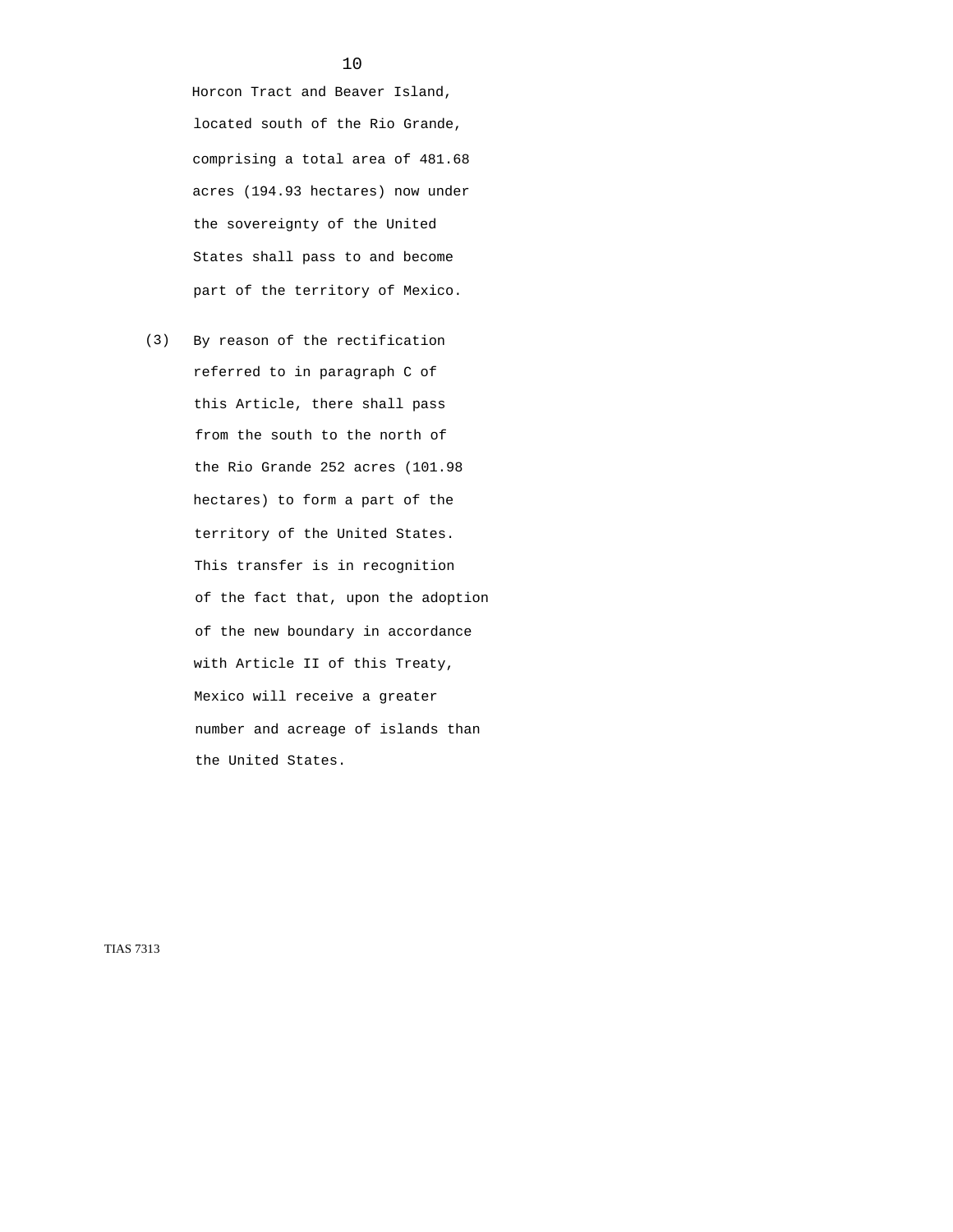## ARTICLE II

In order to resolve uncertainties relating to the sovereignty over islands and to restore to the Rio Grande its character as the international boundary in those locations where this character has been lost between the Gulf of Mexico and its. intersection with the land boundary, the contracting states agree that:

**A.** Except as provided in Articles I (F), III (B) and III (C) of this Treaty, from the date on which this Treaty enters into force, the international boundary between the United States and Mexico in the limitrophe sections of the Rio Grande and the Colorado River shall run along the middle of the channel occupied by normal flow and, where either of the rivers has two or more channels, along the middle of the channel which in normal flows has the greater or greatest average width over its length, and from that time forward, this international

TIAS 7313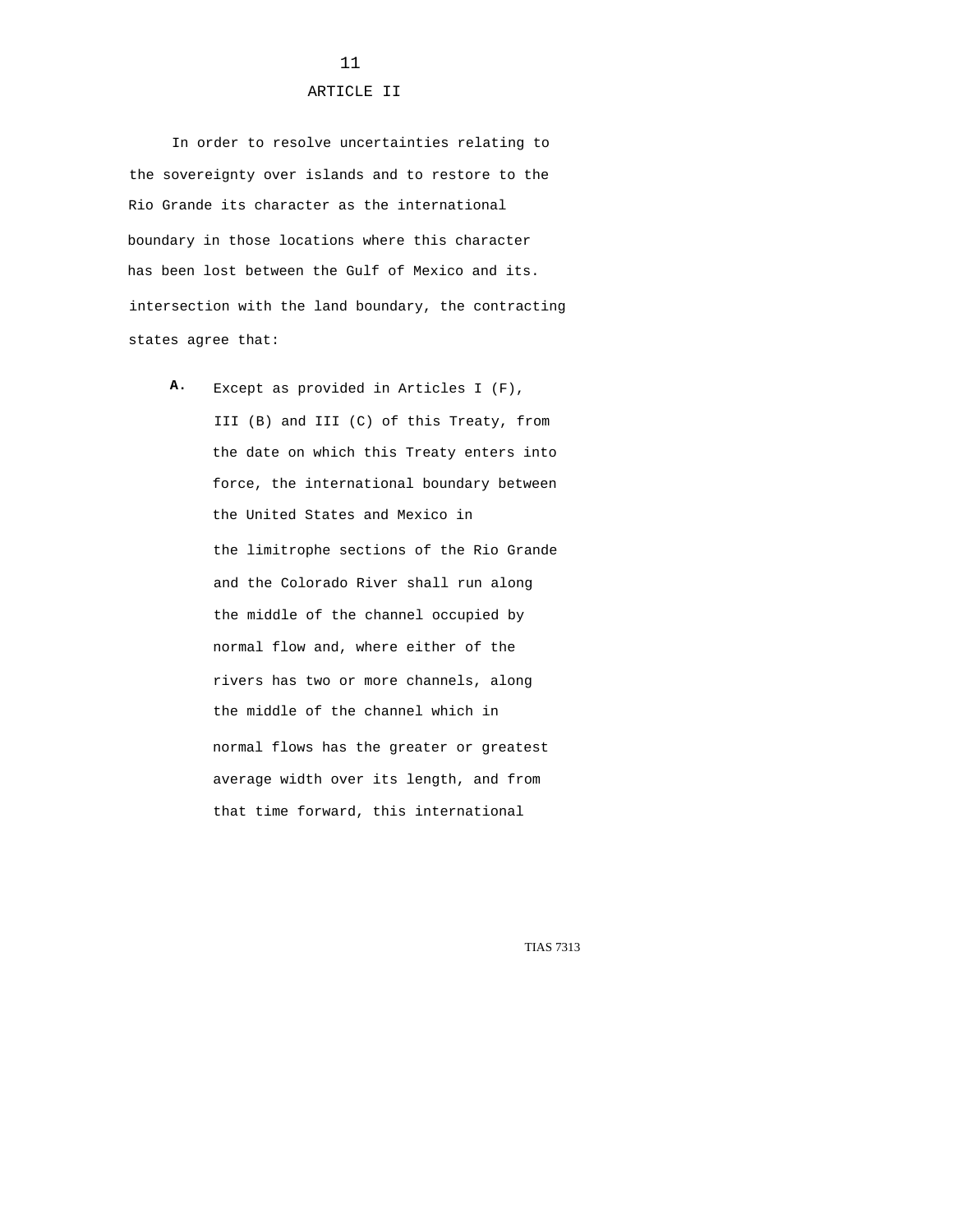boundary shall determine the sovereignty over the lands on one side or the other of it, regardless of the previous sovereignty over these lands.

- **B.** For the purposes of this Treaty, the Commission shall in each case determine the normal flows, which shall exclude flood flows, and the average widths, referred to in the preceding paragraph of this Article.
- **C.** The Commission, on the basis of the surveys which it shall carry out as soon as practical, shall with appropriate precision delineate the international boundary on maps or aerial photographic mosaics of the Rio Grande and of the Colorado River. In the future, the Commission shall make surveys as frequently as it may consider justifiable, but in any event at intervals not greater than ten years, and shall record the

TIAS 7313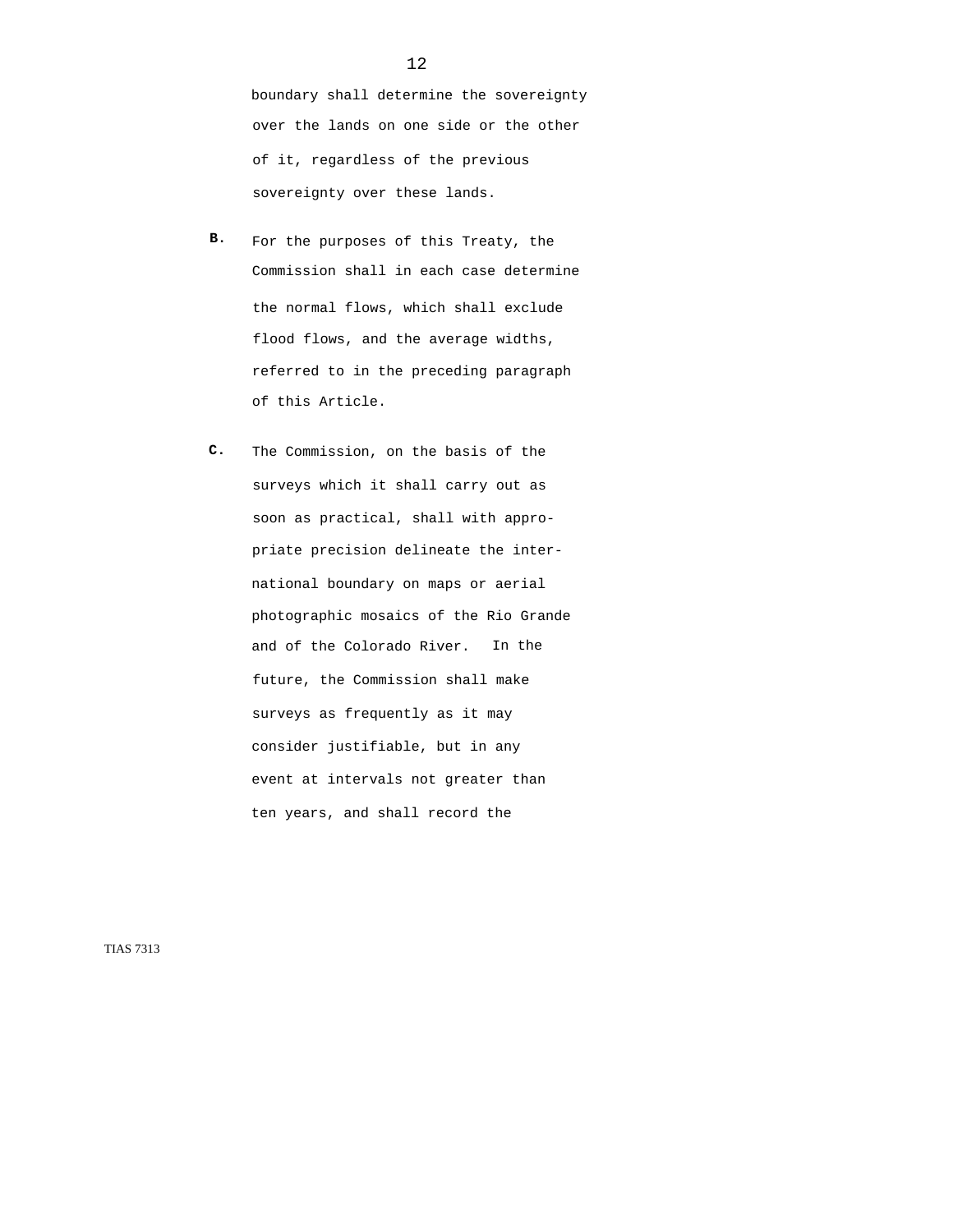position of the international boundary on appropriate maps. Each of the Governments shall bear half of the costs and other expenses determined by the Commission and approved by the two Governments for the surveys and maps relating to the boundaries.

## ARTICLE III

In order to minimize problems brought about by future changes in the limitrophe channels of the Rio Grande and the Colorado River, the contracting states agree that:

**A.** When the Rio Grande or the Colorado River moves laterally eroding one of its banks and depositing alluvium on the opposite bank, the international boundary shall continue to follow the middle of the channel occupied by normal flow or, where there are two or more channels, it shall follow the middle of the channel which in normal flow has the greatest average width over its length.

TIAS 7313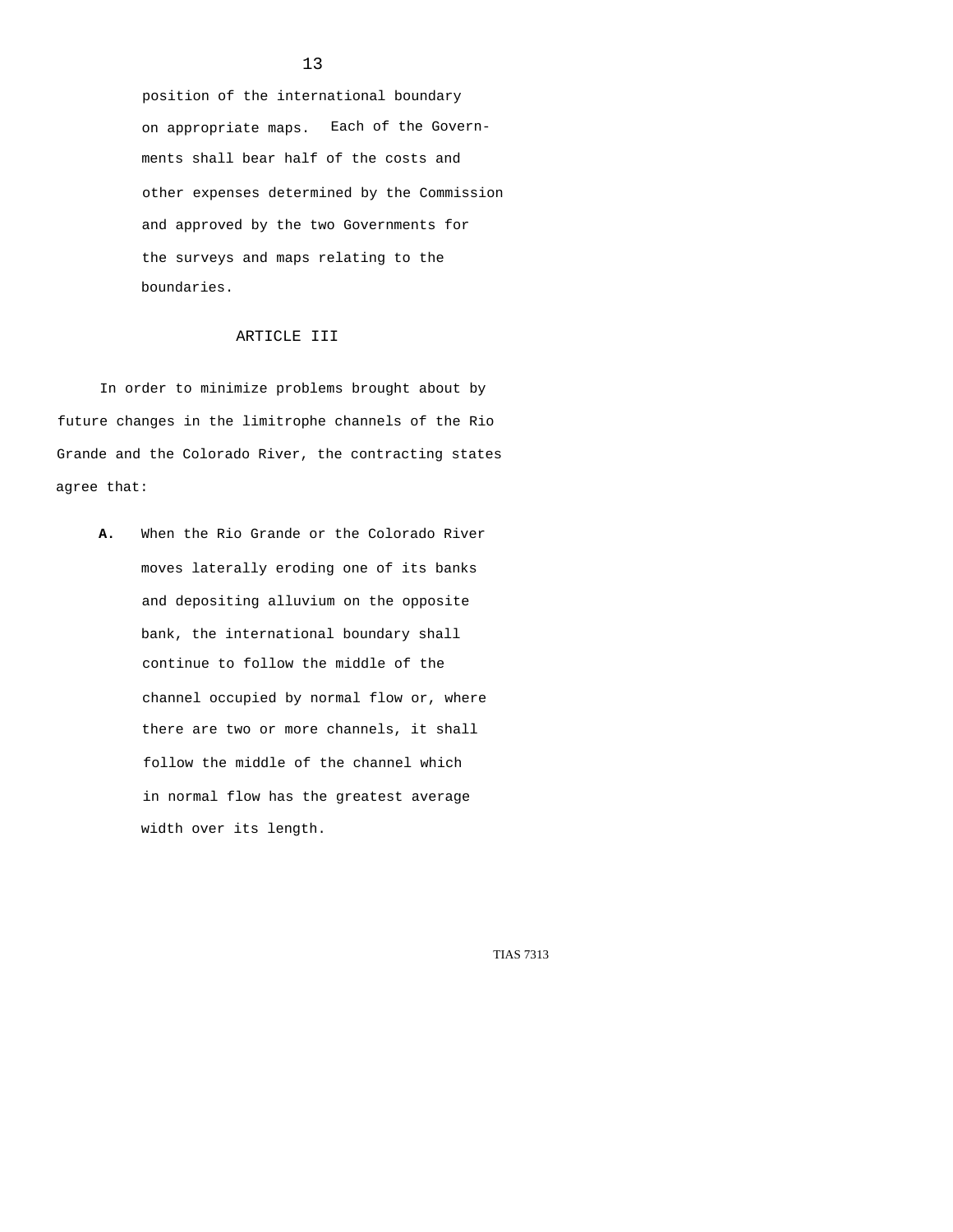**B.** (1) When the Rio Grande or the Colorado River, through movements other than those described in paragraph A of this Article, separates from one Contracting State a tract of land, which might be composed of or include islands, of no more than 617.76 acres (250 hectares) and with an established population of no more than 100 inhabitants, the Contracting State from which the tract of land has been separated shall have the right to restore the river to its prior position and shall notify the other Contracting State, through the Commission, at the earliest possible date whether or not it proposes to restore the river to its prior position. Such restoration must be made at its own expense within a period of three years counted from the date on which the Commission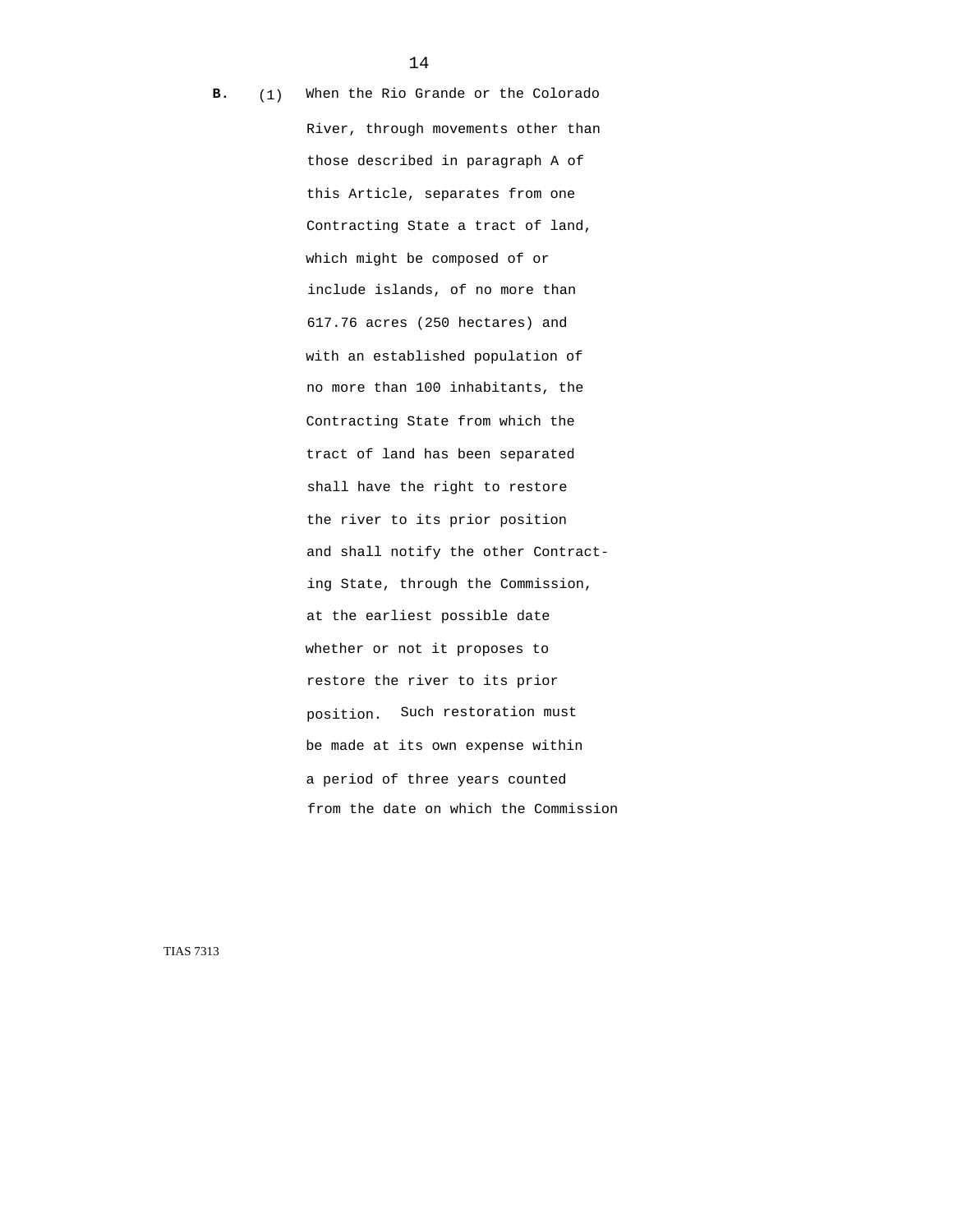acknowledges the separation; however, if such restoration should have been initiated but not completed within the period of three years, the Commission, with approval of both Governments, may extend it for one year. The boundary shall remain in its prior location during the periods herein provided for restoration of the river, notwithstanding the provisions of Aiticle II (A) of this Treaty.

(2) If at the conclusion of the periods herein provided the river has not been restored to its prior position,. the international boundary shall be fixed in accordance with the provisions of Article II (A) of this Treaty, and sovereignty over the separated tract of land shall, as of that date, pass to the Contracting state on whose side of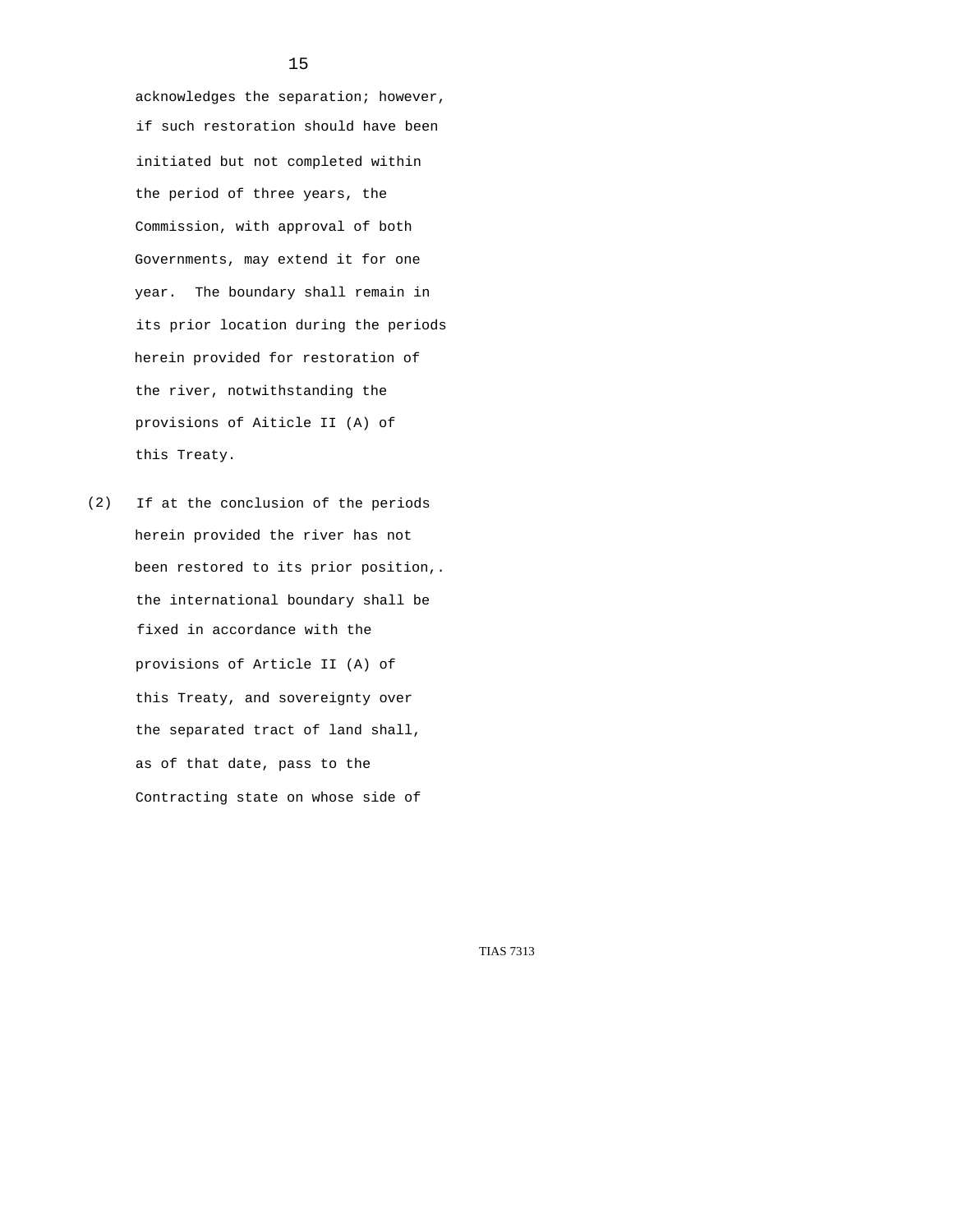the river the separated tract is then located. Should the contracting State from whose territory the tract was separated notify the other Contracting State of its intention not to restore the river to its prior position, the international boundary shall be fixed in accordance with the provisions of Article II (A) of this Treaty, and sovereignty over the separated tract shall change as of the date on which notification is given through the Commission.

(3) When a tract of land passes from the sovereignty of one contracting state to the other in accordance with paragraph B (2) of this Article, its area shall be ascertained and recorded by the Commission as a credit in favor of the Contracting State from which it was separated, for later compensation by an equal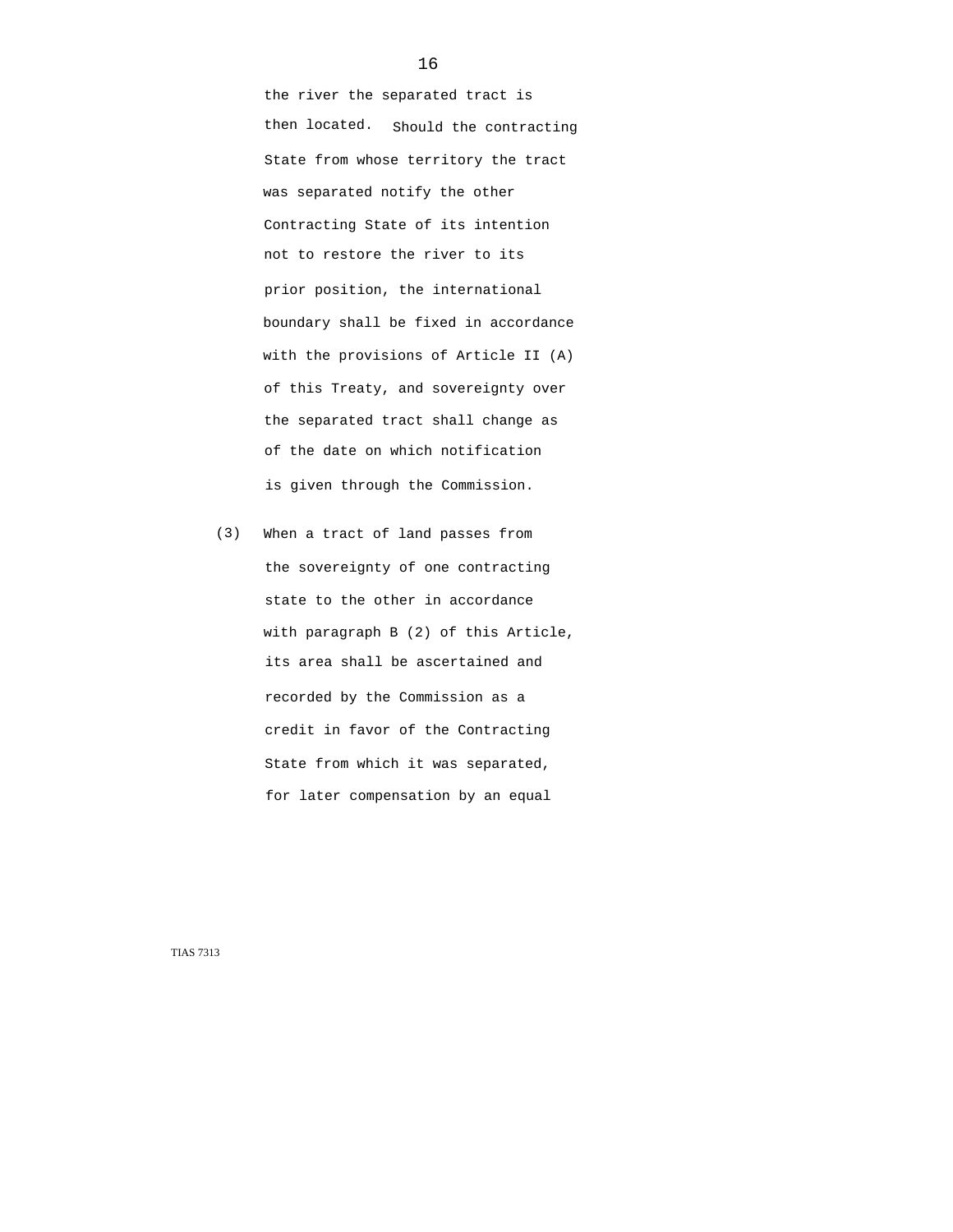area in a natural separation of a tract of the other Contracting State which is not restored or in a future rectification recommended by the Commission and approved by the two Governments in the same river. The costs of such rectifycations shall be divided equally between the Contracting States and, upon completion, the middle of the new channels shall become the international boundary and the Commission shall cancel the corresponding credit.

**C.** When the Rio Grande or the Colorado River, by movements other than those provided in paragraph A of this Article, separates from one Contracting State a tract of land, which might be composed of or include islands, having an area of more than 6l7.76 acres (250 hectares) or an established population of more than 100

TIAS 7313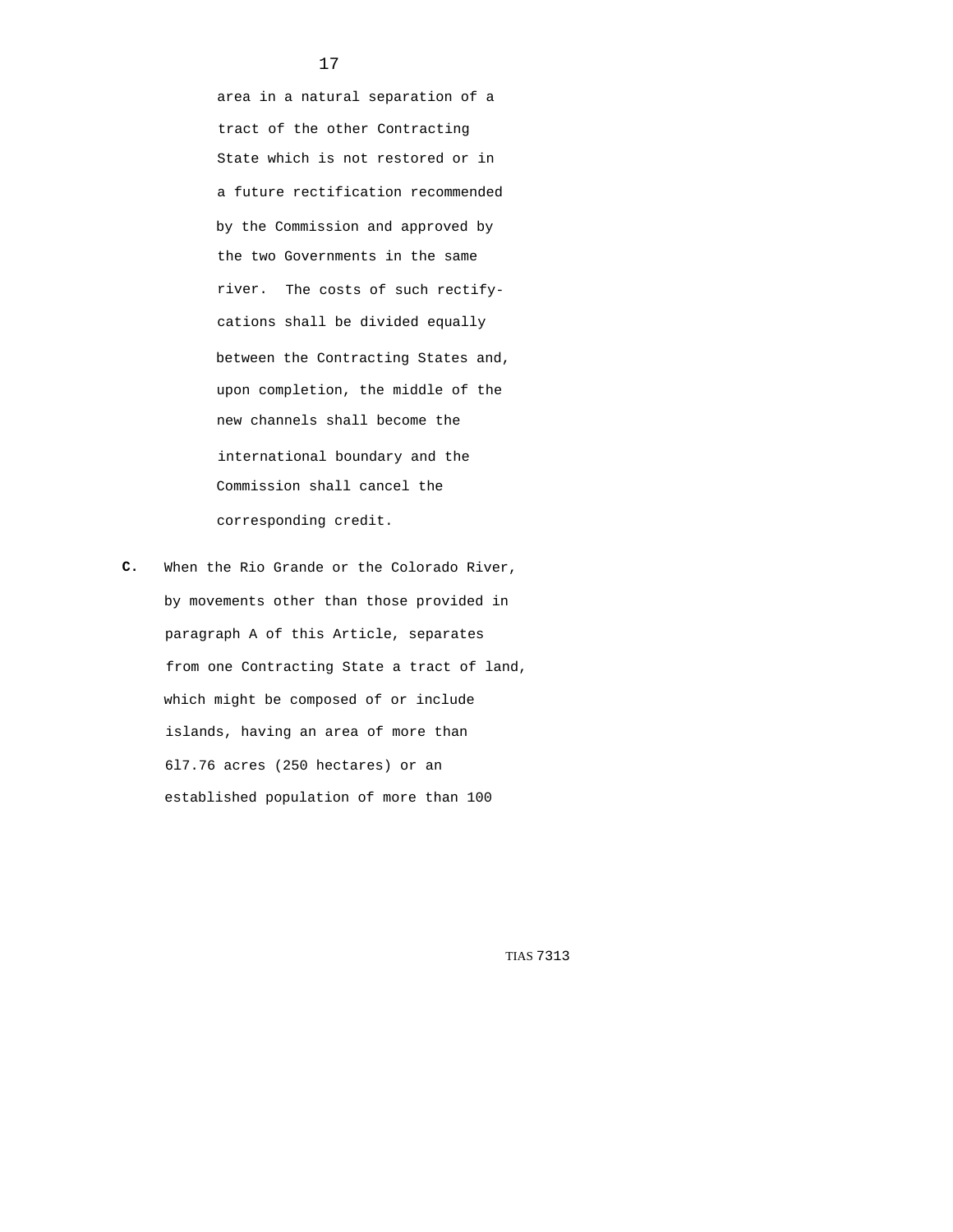inhabitants, the international boundary shall remain in its prior position and sovereignty over the separated tract of land shall not change, notwithstanding the provisions of Article II (A) of this Treaty. In such cases the Commission shall restore the river to its prior channel as soon as practical, equally dividing the costs between the Contracting States. As an alternative procedure the Commission, with the approval of the two Governments, may rectify the channel of the river in the same section in which the separation occurred, so as to transfer an equal area to the Contracting State from which the tract of land was separated. The costs of these rectifications shall be divided equally between the two Governments and, upon their completion, the middle of the new channels shall be the international boundary, as defined in Article II (A) of this Treaty.

TIAS 7313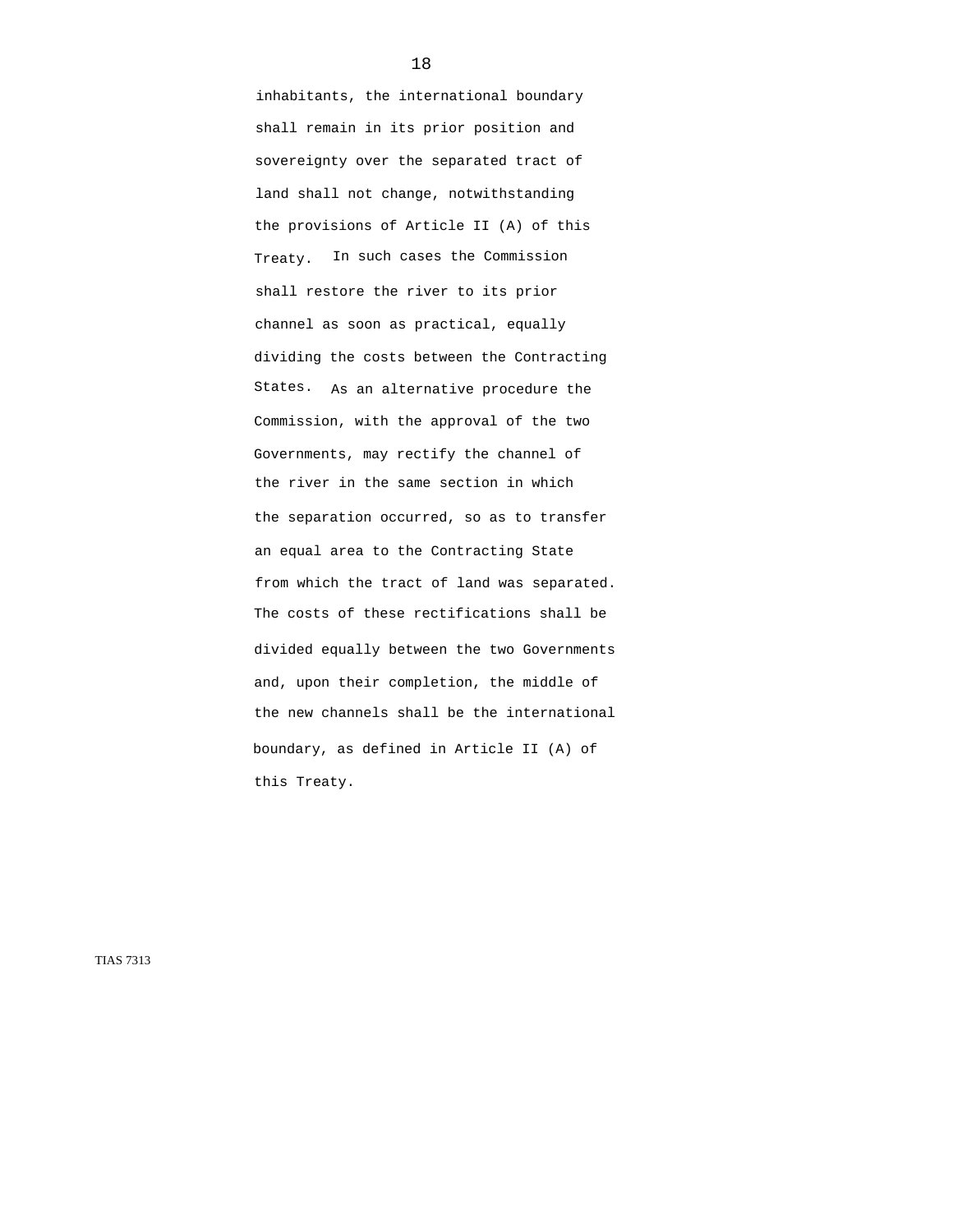- **D.** The Commissioners shall exchange all information coming to their attention about possible or actual separation of lands as referred to in paragraphs B and C of this Article. The Commission shall promptly make tbe necessary surveys and investiga- I tions in all cases of separation and determine, in accordance with the provisions of paragraphs B and C of this Article, which type of separation has taken place.
- **E.** Pending any changes in sovereignty brought about by the application of paragraphs B or C of this Article, each contracting State shall extend to the nationals of the other such facilities for transit through its territory as may be necessary to permit the use and enjoyment of separated tracts as before the separation, including such exemption from customs duties and immigration procedures as may be necessary.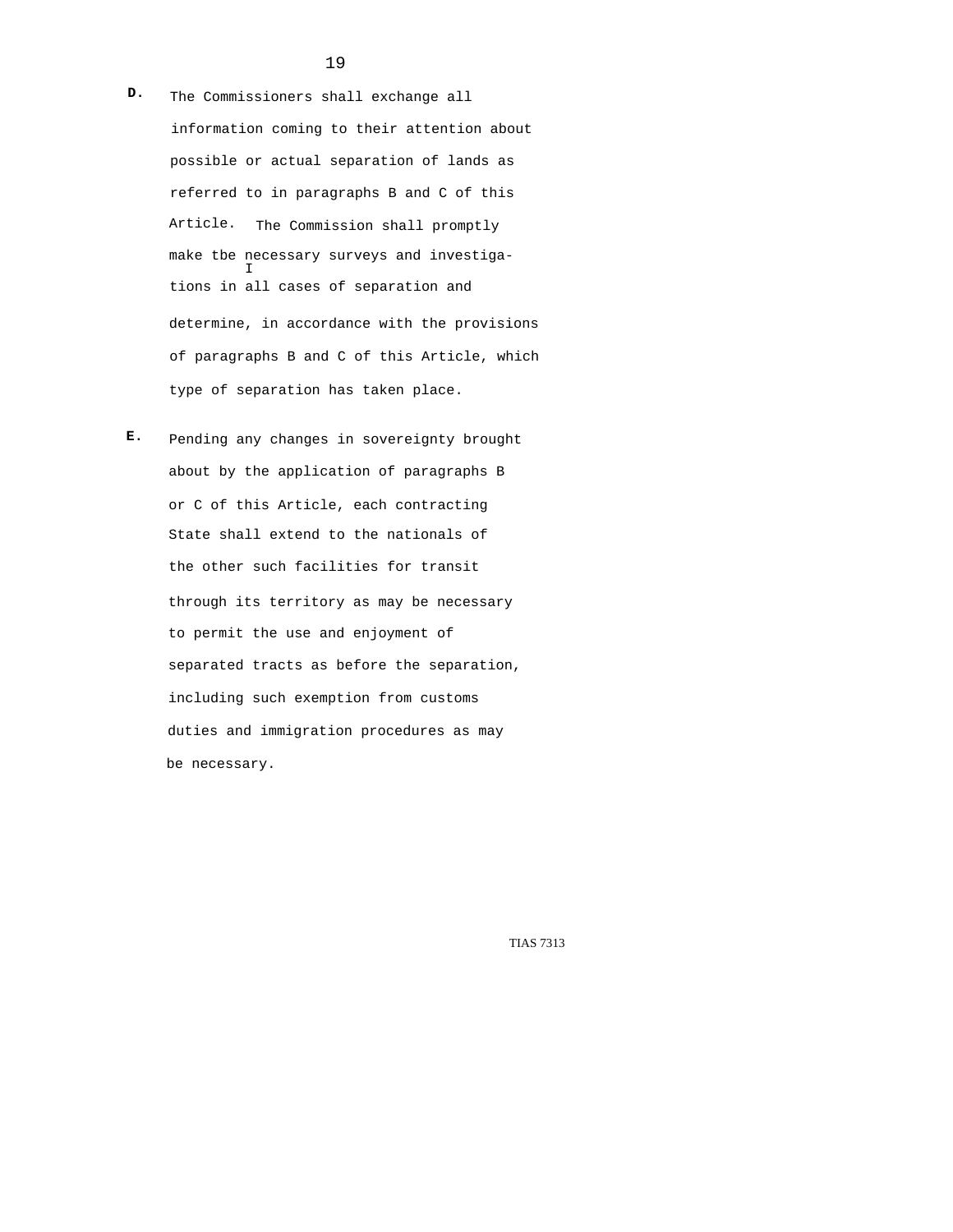**F.** When in the limitrophe reaches of the Rio Grande and Colorado River, a part of the channel temporarily loses its character as the boundary by reason of the changes contemplated in paragraphs B and C of this Article, the international character of the use and consumption of those waters, in the order established under Article 3 of the Treaty of February 3, 1944,  $[\;^1]$  shall not be modified.

## ARTICLE IV

In order to reduce to a minimum the shifting of the channels of the Rio Grande and the Colorado River in their limitrophe sections, and the problems that would be caused by the separation of tracts of land, the Contracting States agree that:

A. Each Contracting State, in the limitrophe sections of the Rio Grande and the Colorado River, may protect its bank against erosion and, where either of the rivers has more than one channel, may construct works in

<sup>1</sup> TS 994; 59 Stat. 1225.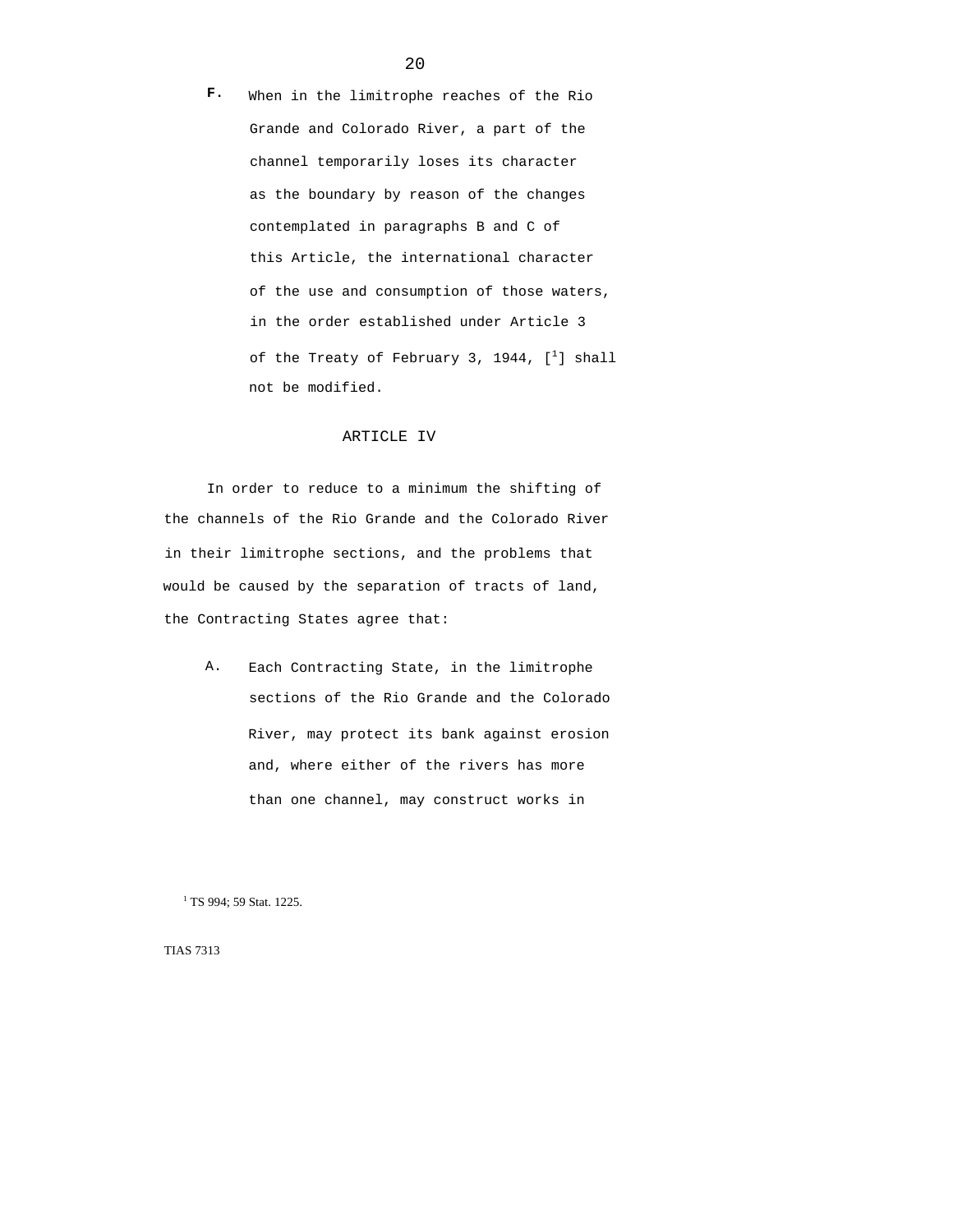the channel or channels that are completely within its territory in order to preserve the character of the limitrophe channel provided, however, that in the judgment of the Commission the works that are to be executed under this paragraph do not adversely affect the other Contracting State through the deflection or obstruction of the normal flow of the river or of its flood flows.

**B.** (1) Both in the main channel of the river and on adjacent lands to a distance on either side of the international boundary recommended by the Commission and approved by the two Governments, each contracting State shall prohibit the construction of works in its territory which, in the judgment of the Commission, may cause deflection or obstruction of the normal flow of the river or of its flood flows.

TIAS 7313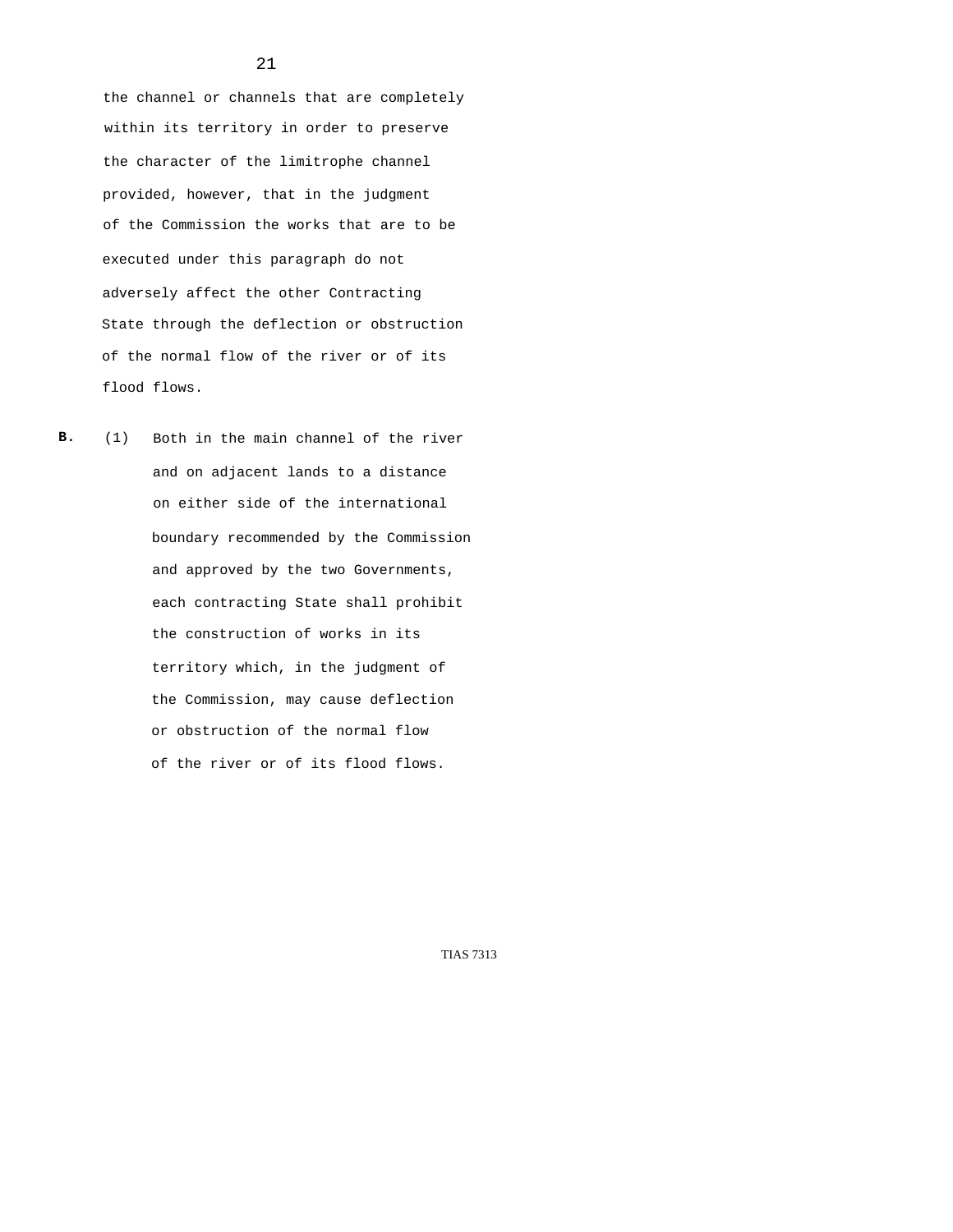- (2) If the Commission should determine that any of the works constructed by one of the two Contracting states in the channel of the river o~ within its territory causes such ~dverse effects on the territory of the other contracting State, the Government of the contracting state that constructed the works shall remove them or modify them and, ?y agreement of the commission, shall repair or 90mpensate for the damages sustained by the other contracting state.
- **C.** (1) The Commission shall recommend to the two Governments the execution of works it may consider advisable and practical for improvement and stabilization of the channels of the Rio Grande and of the Colorado River in its limitrophe sections, including among others the following

TIAS 7313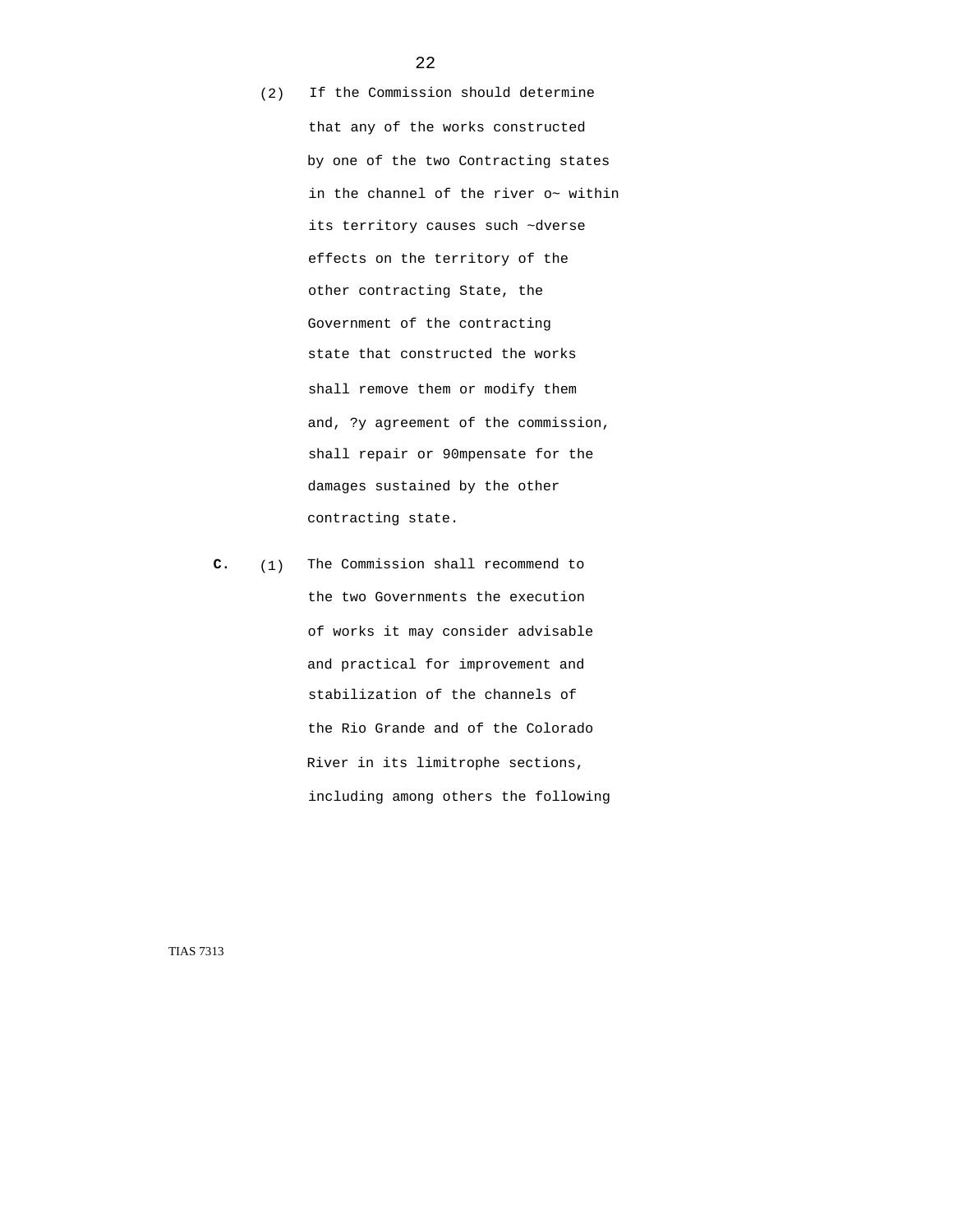measures: clearing, channel excavations, bank protection and rectifications. The Commission shall include in its recommendations an estimate of the costs of construction, operation and maintenance of the works, and a proposal for the division of the work and costs between the Contracting States.

(2) As soon as may be practical, after the two Governments approve the Commission's recommendations, each of the Contracting States shall execute, at its expense, its share of the construction, operation and maintenance referred to in paragraph C (1) of this Article.

#### ARTICLE V

The Contracting States agree to establish and recognize their maritime boundaries in the Gulf of

TIAS 7313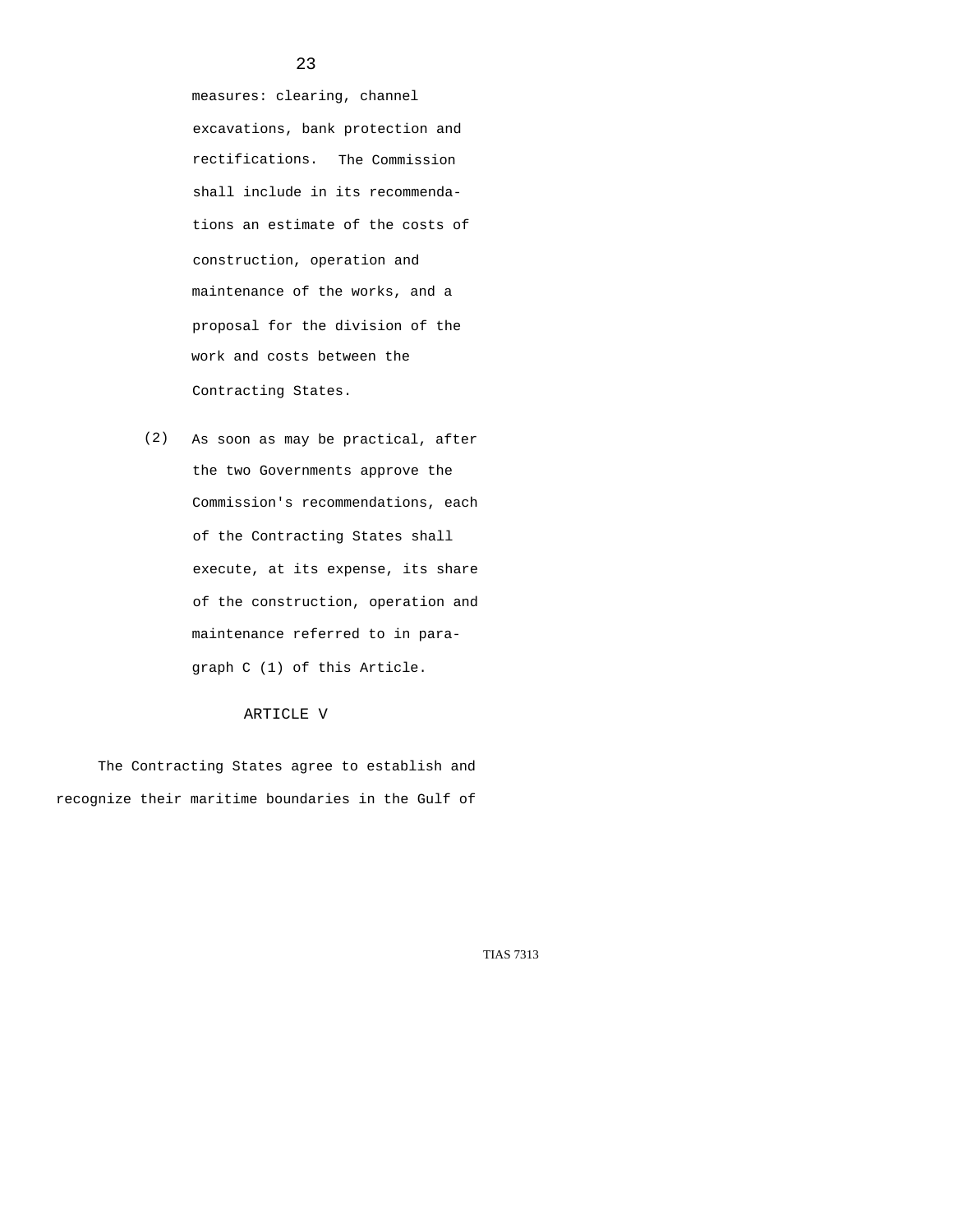Mexico and in the Pacific Ocean in accordance with the following provisions:

**A.** The international maritime boundary in the Gulf of Mexico shall begin at the center of the mouth of the Rio Grande, wherever it may be located; from there it shall run in a straight line to a fixed point, at 25° 57' 22.18" North latitude, and 97° 8' 19.76" West longitude, situated approximately 2,OOO feet seaward from the coast; from this fixed point the maritime boundary shall continue seaward in a straight line the delineation of which represents a practical simplification of the line drawn in accordance with the principle of equidistance established in Articles 12 and 24 of the Geneva Convention on the Territorial Sea and the Contiguous Zone.  $[\begin{smallmatrix} 1 \end{smallmatrix}]$  This line shall extend into the Gulf of Mexico to a distance of 12 nautical miles from the baseline used for its delineation. The international

<sup>1</sup> TIAS 5639; 15 UST 1610, 1612.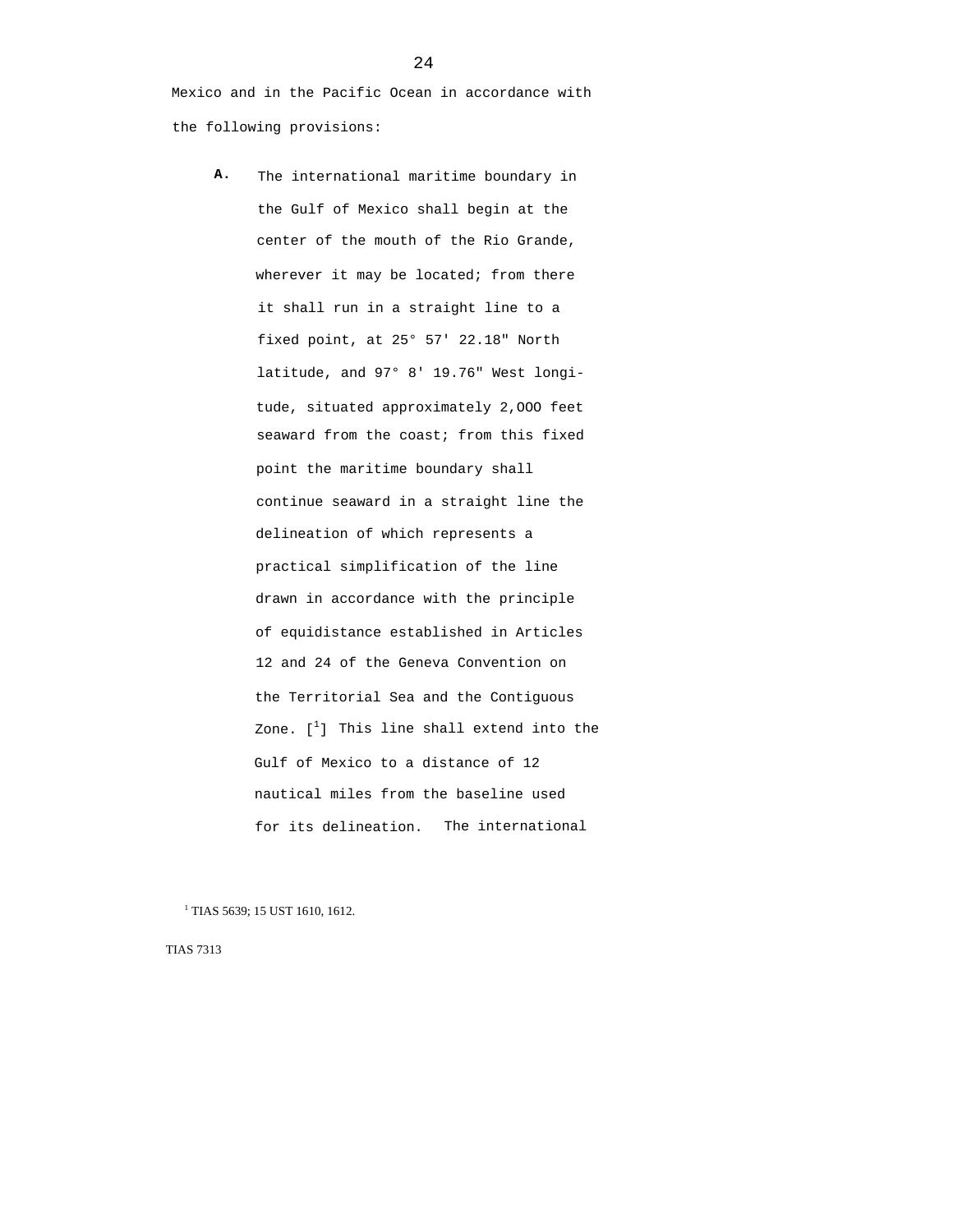maritime boundary in the Gulf of Mexico shall be recognized in accordance with the map entitled International Maritime Boundary in the Gulf of Mexico,  $[\;^1]$  which the Commission shall prepare in conformity with the foregoing description and which, once approved by the Governments,  $[^2]$  shall be annexed to and form a part of this Treaty.

**B.** The international maritime boundary in the Pacific Ocean shall begin at the westernmost point of the mainland boundary; from there it shall run seaward on a line the delineation of which represents a practical simplification, through a series of straight lines, of the line drawn in accordance with the principle of equidistance established in Articles 12 and 24 of the Geneva Convention on the Territorial Sea and the Contiguous Zone. This line shall extend seaward to a distance of 12 nautical miles from

'l'IAS 7313

<sup>&</sup>lt;sup>1</sup> See pocket at the back of this publication.<br> $2\frac{2}{3}$  See exchange of potes n  $73$ 

 $2$  See exchange of notes, p. 73.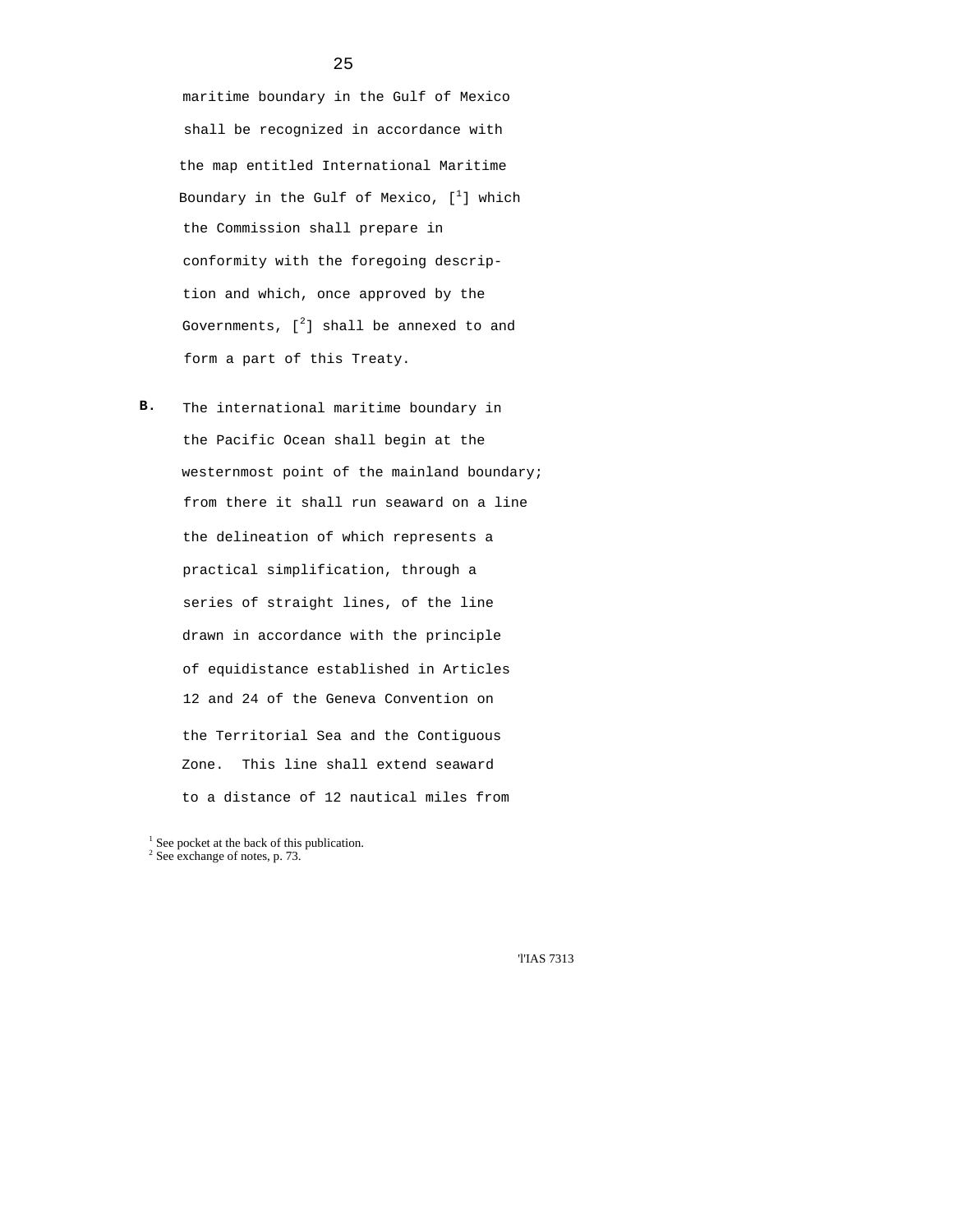the baselines used for its delineation along the coast of the mainland and the islands of the Contracting States. The international maritime boundary in the Pacific Ocean shall be recognized in accordance with the map entitled International Maritime Boundary in the Pacific Ocean, [<sup>1</sup>] which the Commission shall prepare in conformity with the foregoing description and which, once approved by the Governments,  $[^2]$  shall be annexed to and form a part of this Treaty.

**C.** These maritime boundaries, as they are shown in maps of the Commission entitled International Maritime Boundary in the Gulf of Mexico and International Maritime Boundary in the Pacific Ocean, shall be recognized as of the date on which this Treaty enters into force. They shall permanently represent the maritime boundaries between the two

<sup>1</sup> See pocket at the back of this publication.<br> $2\frac{2}{3}$  See exchange of notes n  $73$ 

 $2$  See exchange of notes, p. 73.

TIAS 7313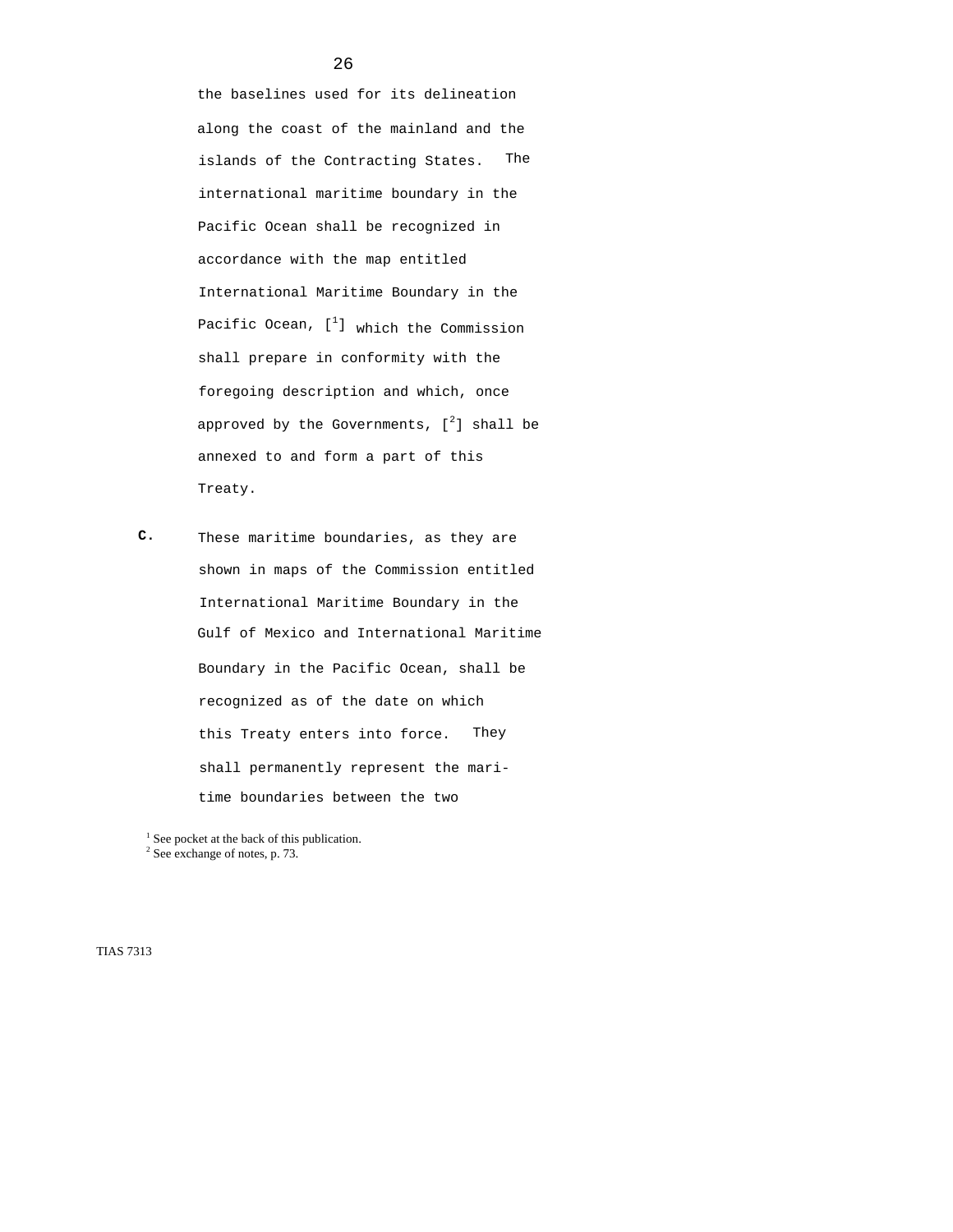Contracting States; on the south side of these boundaries the United states shall not, and on the north side of them Mexico shall not, for any purpose claim or exercise sovereignty, sovereign rights or jurisdiction over the waters, air space, or seabed and subsoil. Once recognized, these new boundaries shall supersede the provisional maritime boundaries referred to in the Commission's Minute No. 229.

- **D.** The establishment of these new maritime boundaries shall not affect or prejudice in any manner the positions of either of the Contracting States with respect to the extent of internal waters, of the territorial sea, or of sovereign rights or jurisdiction for any other purpose.
- **E.** The Commission shall recommend the means of physically marking the maritime boundaries and of the division of work for construction and maintenance of the

TIAS 7313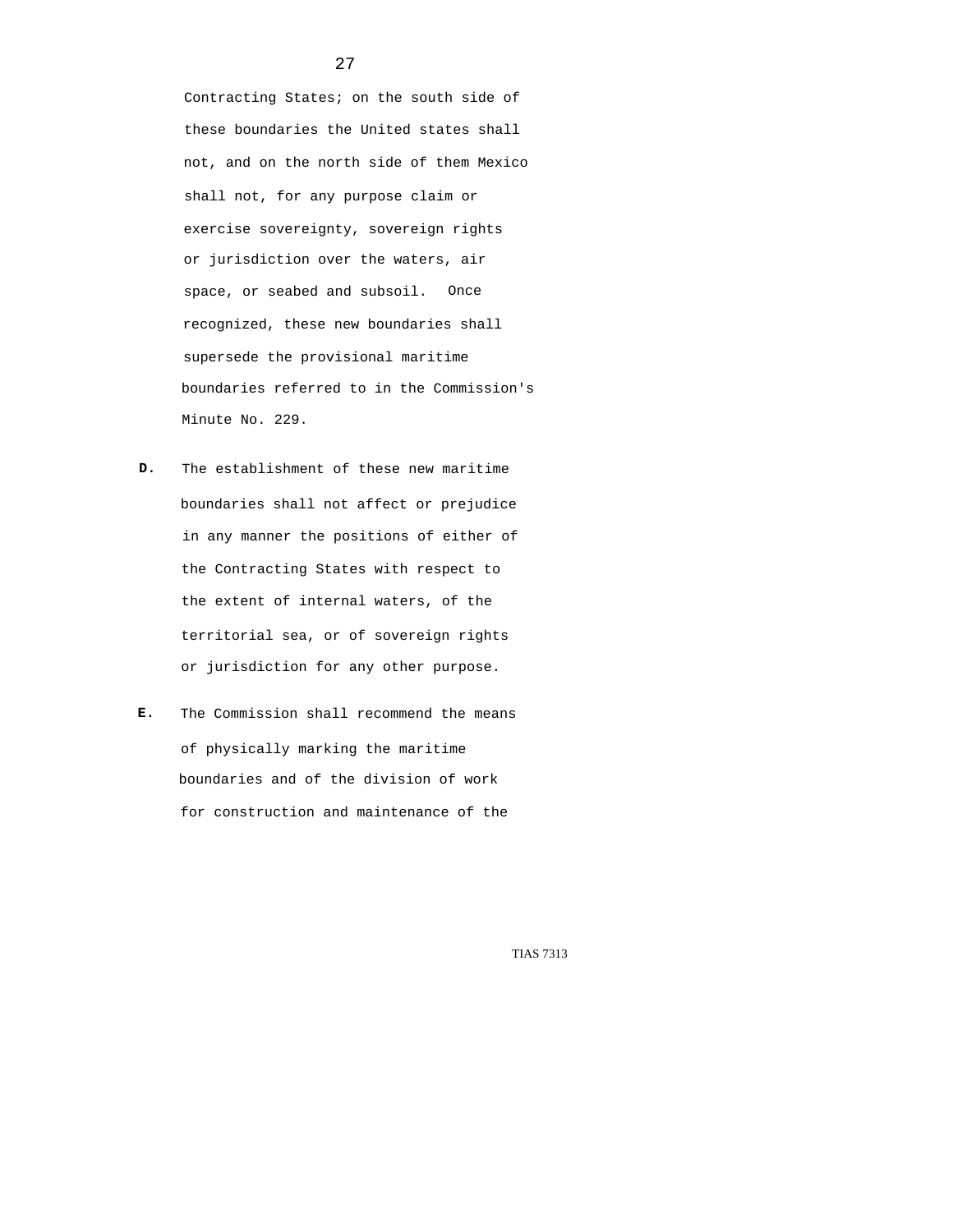markers. When such recommendations have been approved by the two Governments the Commission shall construct and maintain the markers, the cost of which shall be equally divided between the Contracting States.

#### ARTICLE VI

**A.** The lands and improvements which, upon relocation of the international boundary under the provisions of Articles I, III and IV of this Treaty, are transferred from one Contracting State to the other, shall pass to the respective Contracting State in absolute ownership, free of any private titles or encumbrances of any kind: compensation to the owners of the lands to be transferred shall be the responsibility of the delivering Contracting State. No payments shall be made between the two Governments for value of the lands and improvements transferred from one Contracting State

TIAS 7313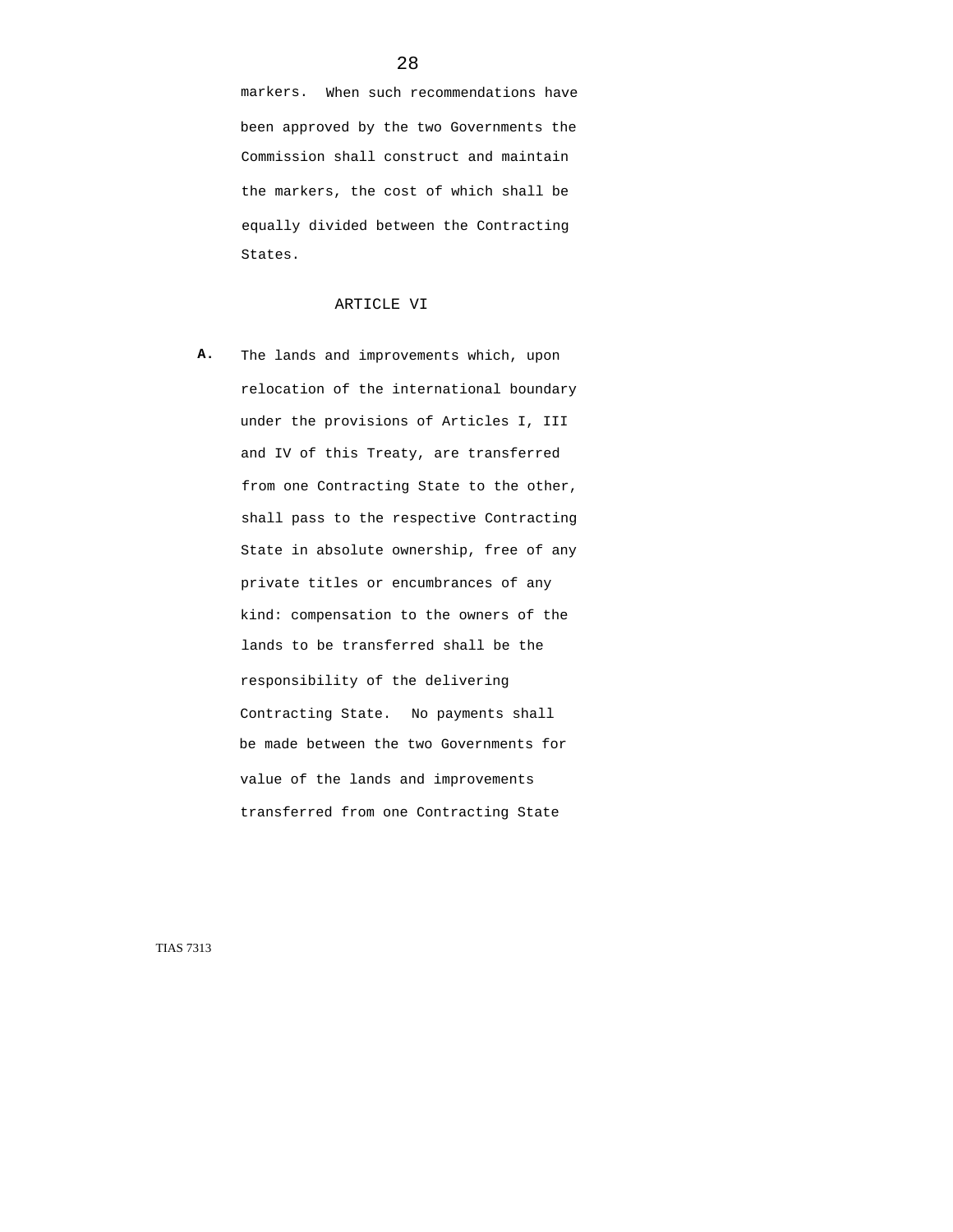to the other as a result of the change of location of the international boundary.

- **B.** The relocation of the international boundary and the transfer of portions of territory or any other provision of this Treaty shall not affect in any way:
	- (1) The legal status with respect to citizenship laws, of those persons who are present or former residents of the portions of territory transferred;
	- (2) The jurisdiction over legal proceedings, of either a civil or criminal character, which are pending on the date on which the relocation is effected or which were decided prior to that date;
	- (3) The jurisdiction over acts or omissions occurring within or with respect to the said portions of territory prior to their transfer;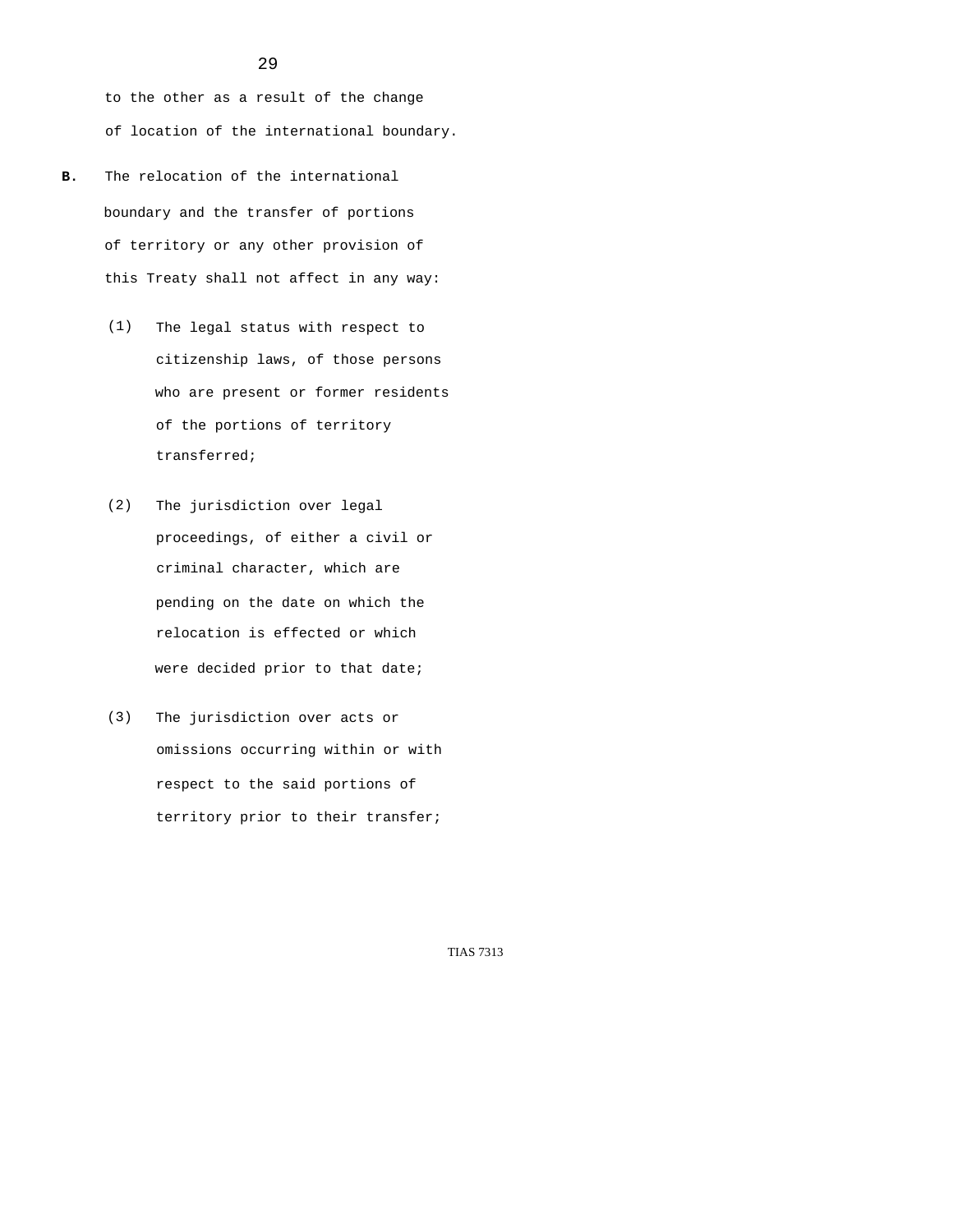- (4) The law or laws applicable to the acts or omissions referred to in paragraph B (3) of this Article.
- **C.** (1) All materials, implements, equipment and repair parts intended for the construction, operation and maintenance of the works required to carry out the provisions of this Treaty shall be exempt from taxes relating to imports and exports. For this purpose, each Section of the Commission shall furnish verification certificates covering all materials, implements, equipment and repair parts intended for such works.
	- (2) The personnel employed either directly or indirectly on the construction, operation or maintenance of the works required to carry out the provisions of this Treaty shall be permitted to pass freely from one country to the other for the purpose of going to and

TIAS 7313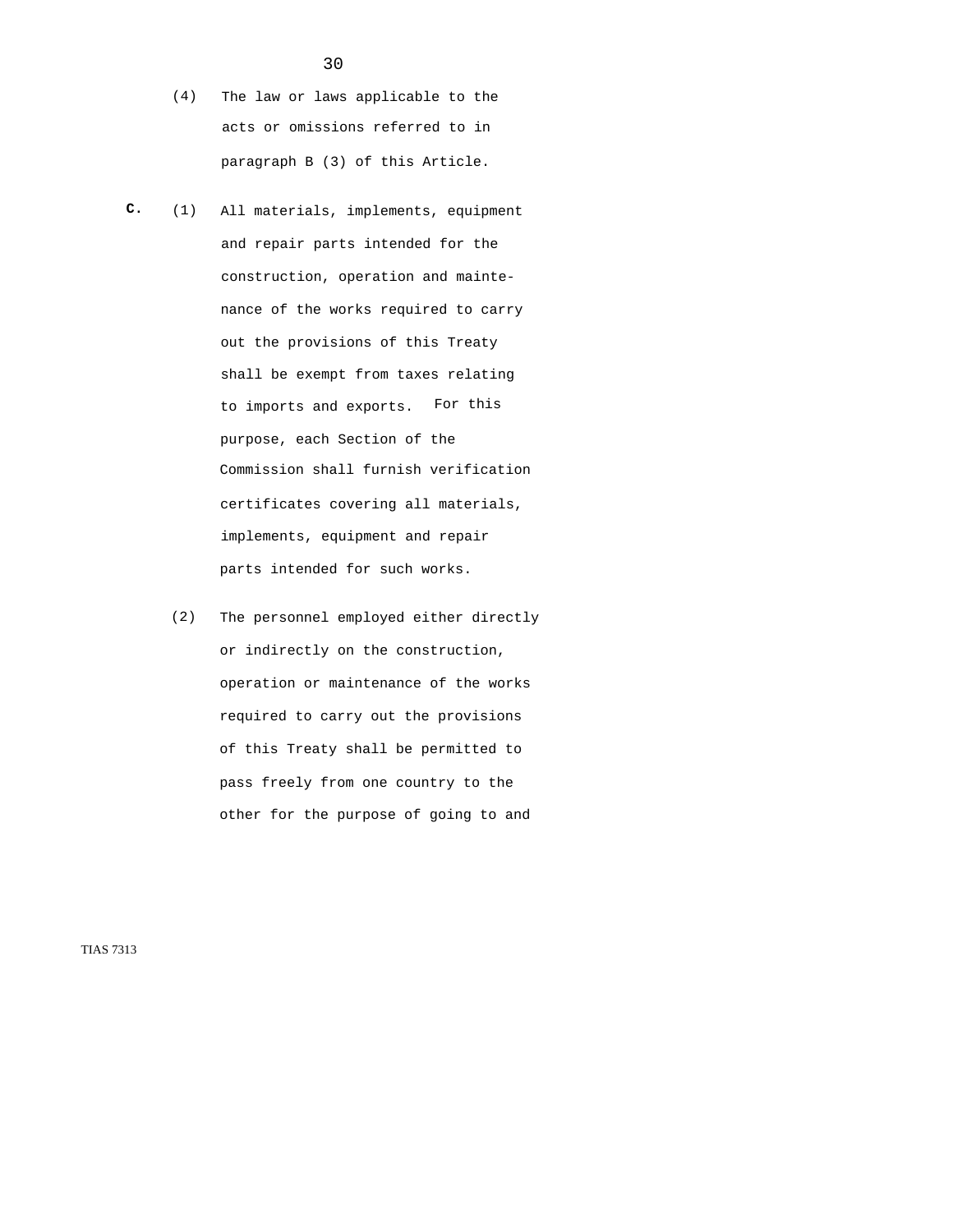from the place or location of the works, without any immigration restrictions, passports, or labor requirements. For this purpose, each Section of the Commission shall furnish adequate means of identification to the personnel employed by it on the aforesaid works.

## ARTICLE VII

The boundary on international bridges which cross the Rio Grande or the Colorado River shall be shown by an appropriate monument exactly over the international boundary determined by this Treaty at the time of demarcation. When in the judgment of the Commission the variations of the international boundary should warrant that the monument on any bridge should be relocated, it shall so recommend to the two Governments and with their approval may proceed to the reinstallation. This monument shall denote the boundary for all the purposes of such bridge. Any rights other than those relating to the bridge itself shall be determined, in case

TIAS 7313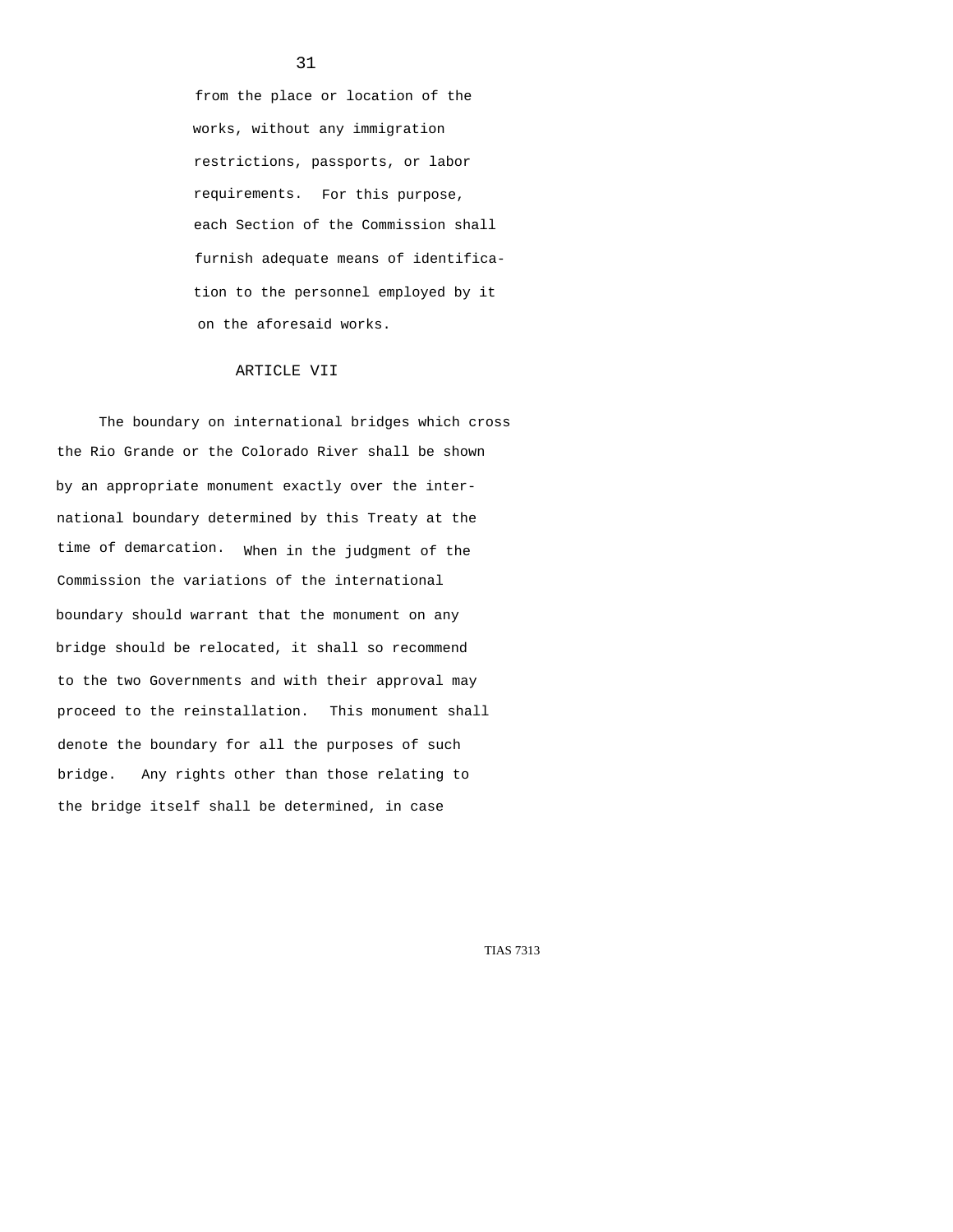later changes occur, in accordance with the provisions of this Treaty.

## ARTICLE VIII

The following agreements shall be terminated as of the entry into force of this Treaty, without prejudice to any right, title or interest which has accrued thereunder except as otherwise provided in this Treaty with respect to such right, title or interest:

- the Convention Touching the International Boundary Line, signed on November 12, 1884;  $\left[\begin{smallmatrix} 1 & 0 & 0 \ 1 & 0 & 0 \ 0 & 0 & 0 & 0 \end{smallmatrix}\right]$ **A.**
- **B.** the Convention for the Elimination of Bancos in the Rio Grande, signed on March 20, 1905;  $[^2]$ and
- **C.** to the extent that they are inconsistent with this Treaty:
	- Article V of the Treaty of Guadalupe (1) Hidalgo, signed on February 2, 1848;  $\lbrack \; \rbrack^3 \rbrack$

<sup>1</sup> TS 226; 24 Stat. 1011.

<sup>2</sup> TS 461; 35 Stat. 1863.<br><sup>3</sup> TS 207: 0 Stat. 026: 18

<sup>3</sup> TS 207; 9 Stat. 926; 18 Stat. 494.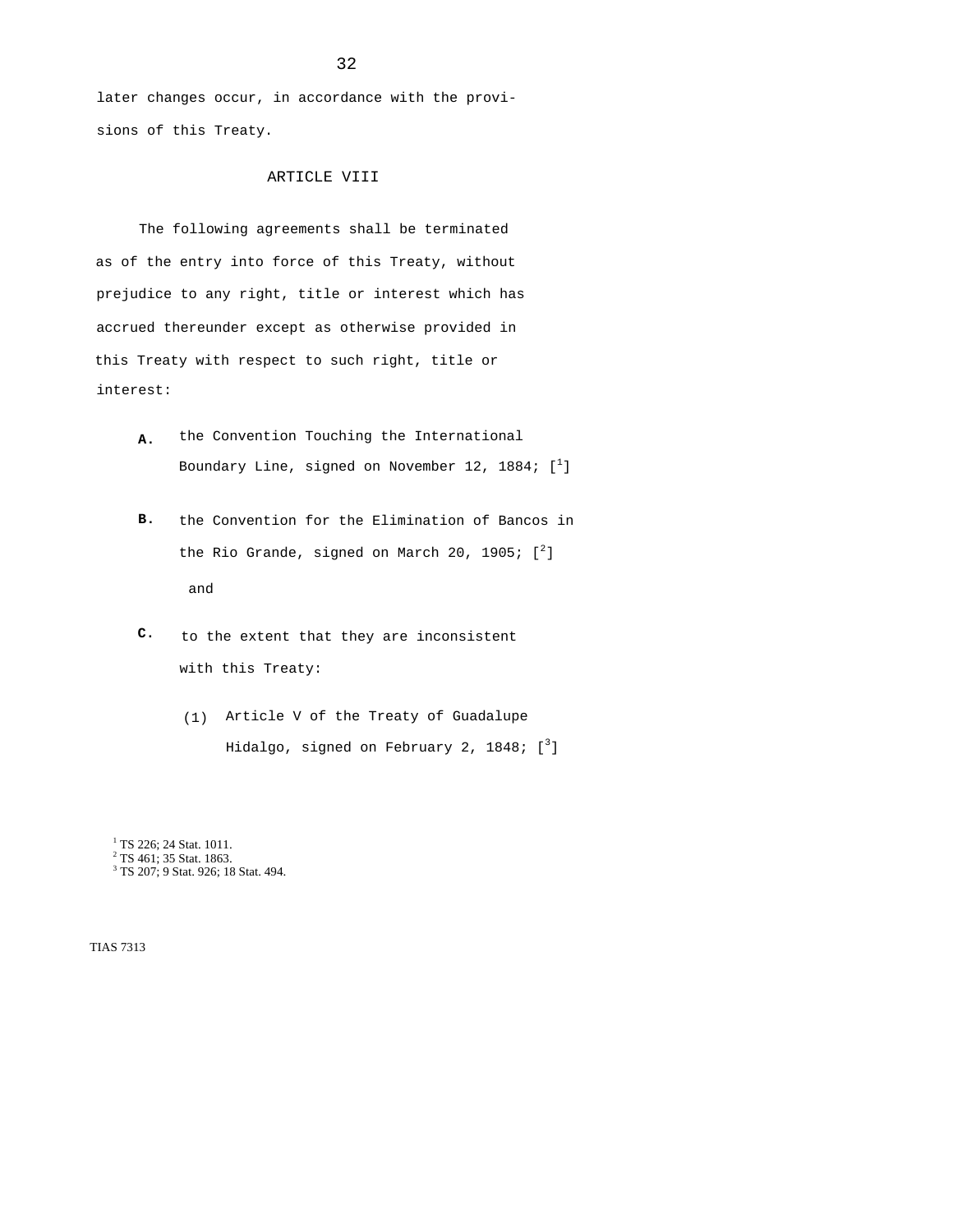- (2) Article I of the Gadsden (Mesilla) Treaty, signed on December 30, 1853;  $[\;^1]$
- (3) Article IV of the Convention establishing the International Boundary Commission, signed March 1, 1889;  $[^2]$  and
- (4) Article VI of the Convention on Rectification of the Rio Grande, signed February 1, 1933;  $[^3]$  and
- **D.** any other agreement, or any part thereof, between the United States of America and the United Mexican States which is inconsistent with this Treaty, to the extent of that inconsistency.

## ARTICLE IX

The present Treaty shall be ratified in accordance with the constitutional processes of each Contracting State and the instruments of ratification shall be exchanged in Washington, D.C.

<sup>1</sup> TS 208; 10 Stat. 1032.<br><sup>2</sup> TS 232: 26 Stat. 1514  $2$  TS 232; 26 Stat. 1514. <sup>3</sup> TS 864; 48 Stat. 1624.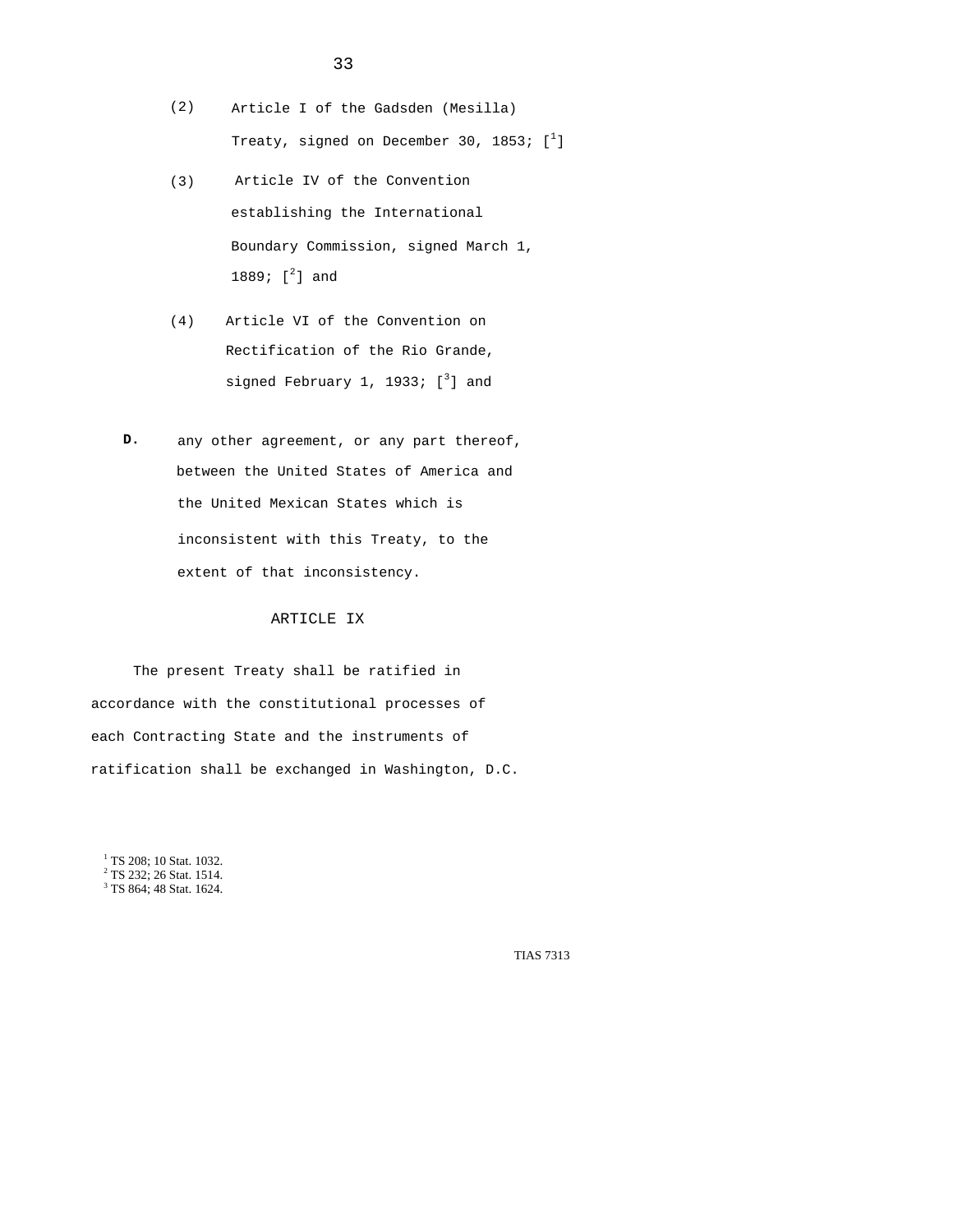as soon as possible. It shall enter into force on the date of the exchange of ratifications.

Done at the city of Mexico, the twenty-third day of November, nineteen seventy, in the English and Spanish languages, each text being equally authentic.

For the United States The United Mexican States, of America,

Antonio Carrillo Flores. Robert H. McBride.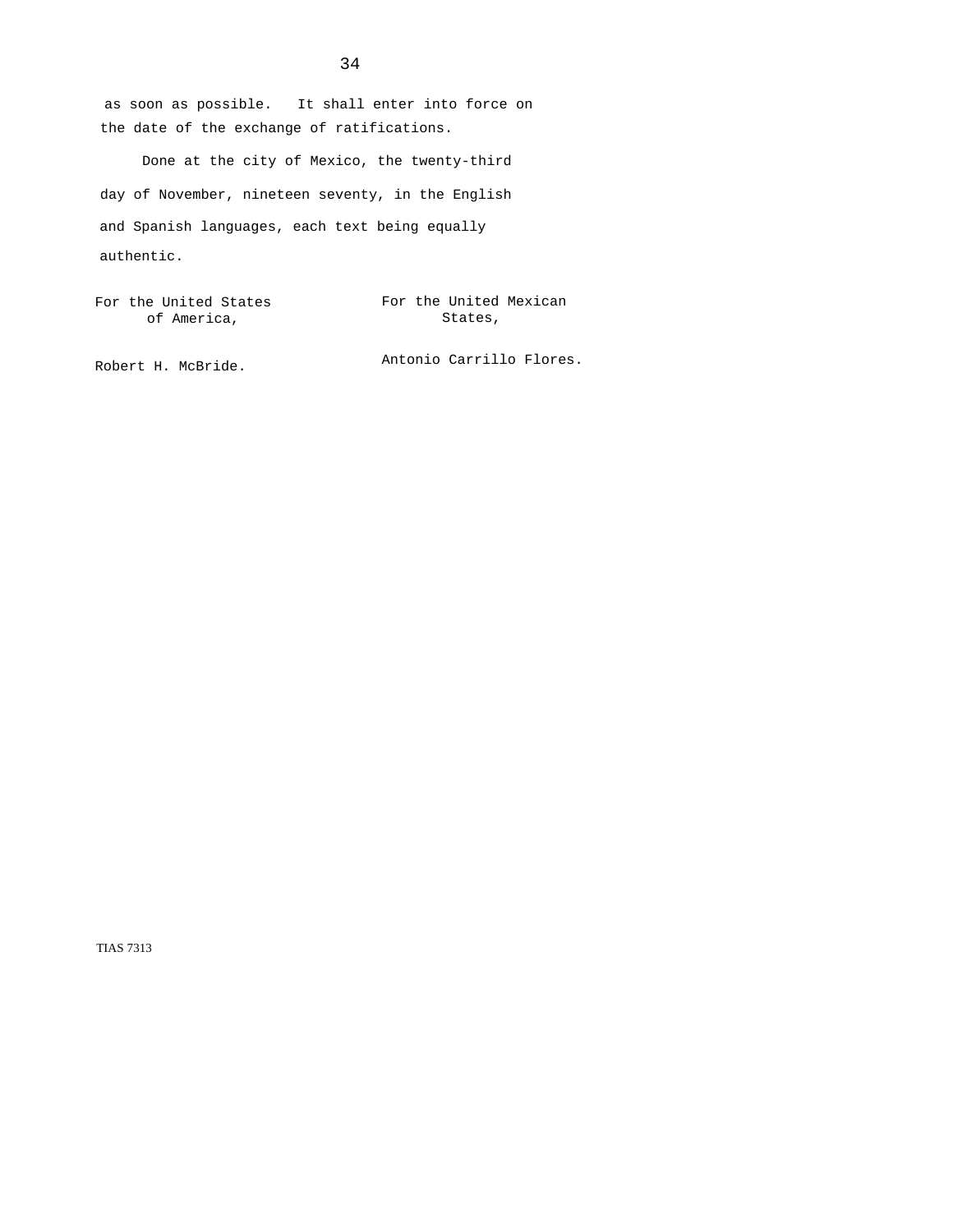RELOCATION OF THE RIO GRANDE IN THE PRESIDIO-OJINAGA TRACTS TABLE OF COORDINATES OF TRAVERSE POINTS THIS TABLE FORMS A PART OF THE MAP "RELOCATION OF THE RIO GRANDE IN THE PRESIDIO-OJINAGA TRACTS" DATED NOVEMBER 19, 1970.  $^{\left[1\right]}$ 

## PAGE 1 OF 3

|                | COORDINATES IN FEET* |           | COORDINATES | IN METERS* |
|----------------|----------------------|-----------|-------------|------------|
| STATION        | NORTH                | EAST      | NORTH       | EAST       |
| 1              | 685722.00            | 267120.00 | 209008.07   | 81418.18   |
| $\overline{2}$ | 685153.99            | 267348.68 | 208834.94   | 81487.88   |
| 3              | 683930.16            | 268289.82 | 208461.91   | 81774.74   |
| $\,4$          | 671966.39            | 284276.90 | 204815.36   | 86647.60   |
| 88             | 670906.82            | 284983.87 | 204492.40   | 86863.08   |
| 89             | 669344.98            | 285380.00 | 204016.35   | 86983.82   |
| 90             | 669725.00            | 285000.00 | 204132.18   | 86868.00   |
| 91             | 669829.03            | 284842.22 | 204163.89   | 86819.91   |
| 92             | 670000.00            | 284898.00 | 204216.00   | 86836.91   |
| 93             | 670367.41            | 285120.68 | 204327.99   | 86904.78   |
| 94             | 670520.00            | 285375.00 | 204374.50   | 86982.30   |
| 95             | 670780.00            | 285395.00 | 204453.74   | 86988.40   |
| 96             | 670989.54            | 285221.91 | 204517.61   | 86935.64   |
| 97             | 671160.00            | 285000.00 | 204569.57   | 86868.00   |
| 5              | 671237.80            | 284866.63 | 204593.28   | 86827.35   |
| $\epsilon$     | 671290.00            | 284760.00 | 204609.19   | 86794.85   |
| 7              | 671420.00            | 284280.00 | 204648.82   | 86648.54   |
| 8              | 671385.00            | 283735.00 | 204638.15   | 86482.43   |
| 9              | 671144.75            | 283272.78 | 204564.92   | 86341.54   |
| 10             | 671200.00            | 281972.00 | 204581.76   | 85945.07   |
| 11             | 670798.76            | 280584.83 | 204459.46   | 85522.26   |
| 12             | 671670.00            | 280330.00 | 204725.02   | 85444.58   |
| 13             | 671655.00            | 279425.00 | 204720.44   | 85168.74   |
| 14             | 671735.00            | 278895.00 | 204744.83   | 85007.20   |
| 15             | 672885.00            | 278785.00 | 205095.35   | 84973.67   |
| 16             | 673415.87            | 278334.50 | 205257.16   | 84836.36   |
| 17             | 674560.00            | 275960.00 | 205605.89   | 84112.61   |
| 18             | 674955.00            | 275505.00 | 205726.28   | 83973.92   |
| 19             | 674750.00            | 274925.00 | 205663.80   | 83797.14   |
| 20             | 675395.00            | 274345.00 | 205860.40   | 83620.36   |
| 21             | 675710.00            | 273820.00 | 205956.41   | 83460.34   |
| 22             | 675210.00            | 273265.00 | 205804.01   | 83291.17   |
| 23             | 675560.00            | 272430.00 | 205910.69   | 83036.66   |
| 24             | 676015.00            | 272585.00 | 206049.37   | 83083.91   |
| 25             | 676115.00            | 272800.00 | 206079.85   | 83149.44   |
| 26             | 675985.00            | 273255.00 | 206040.23   | 83288.12   |
| 27             | 676095.00            | 273530.00 | 206073.76   | 83371.94   |
| 28             | 676605.00            | 273675.00 | 206229.20   | 83416.14   |
| 29             | 676515.00            | 273015.00 | 206201.77   | 83214.97   |
| 30             | 677135.00            | 272500.00 | 206390.75   | 83058.00   |
| 31             | 677795.00            | 271805.00 | 206591.92   | 82846.16   |

\*TEXAS STATE LAMBERT PROJECTION-SOUTH CENTRAL ZONE

<sup>1</sup> See Pocket at the back of this publication.

\*\*

TIAS 7313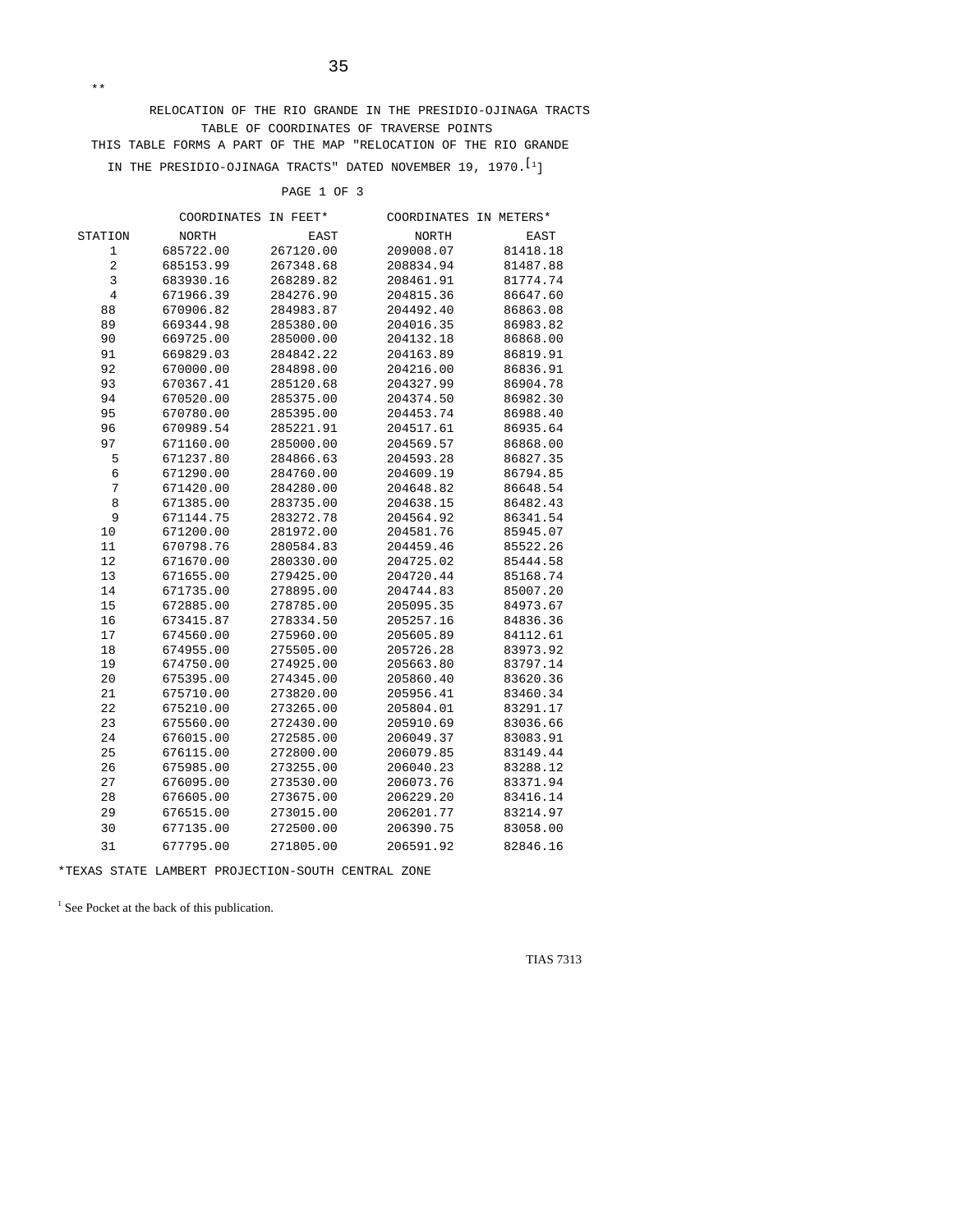RELOCATION OF THE RIO GRANDE IN THE PRESIDIO-OJINAGA TRACTS TABLE OF COORDINATES OF TRAVERSE POINTS THIS TABLE FORMS A PART OF THE MAP "RELOCATION OF THE RIO GRANDE IN THE PRESIDIO-OJINAGA TRACTS" DATED NOVEMBER 19, 1970.

## PAGE 2 OF 3

|         | COORDINATES IN FEET* |           |           | COORDINATES IN METERS* |
|---------|----------------------|-----------|-----------|------------------------|
| STATION | NORTH                | EAST      | NORTH     | EAST                   |
| 32      | 678100.00            | 271890.00 | 206684.88 | 82872.07               |
| 33      | 678605.00            | 271815.00 | 206838.80 | 82849.21               |
| 34      | 678660.00            | 271580.00 | 206855.57 | 82777.58               |
| 35      | 678480.00            | 271345.00 | 206800.70 | 82705.96               |
| 36      | 678460.00            | 271095.00 | 206794.61 | 82629.76               |
| 37      | 678195.00            | 270915.00 | 206713.84 | 82574.89               |
| 38      | 678155.00            | 270725.00 | 206701.64 | 82516.98               |
| 39      | 678578.00            | 270455.00 | 206830.57 | 82434.68               |
| 40      | 678540.00            | 270225.00 | 206818.99 | 82364.58               |
| 41      | 678370.00            | 270120.00 | 206767.18 | 82332.58               |
| 42      | 678085.00            | 270310.00 | 206680.31 | 82390.49               |
| 43      | 677955.00            | 270260.00 | 206640.68 | 82375.25               |
| 44      | 677790.00            | 270000.00 | 206590.39 | 82296.00               |
| 45      | 677810.00            | 269705.00 | 206596.49 | 82206.08               |
| 46      | 678060.00            | 269455.00 | 206672.69 | 82129.88               |
| 47      | 678075.00            | 269310.00 | 206677.26 | 82085.69               |
| 48      | 677855.00            | 269100.00 | 206610.20 | 82021.68               |
| 49      | 677480.00            | 269045.00 | 206495.90 | 82004.92               |
| 50      | 676895.00            | 269175.00 | 206317.60 | 82044.54               |
| 51      | 676590.00            | 269435.00 | 206224.63 | 82123.79               |
| 52      | 676385.00            | 269820.00 | 206162.15 | 82241.14               |
| 53      | 676500.00            | 270360.00 | 206197.20 | 82405.73               |
| 54      | 676195.00            | 270500.00 | 206104.24 | 82448.40               |
| 55      | 676005.00            | 270435.00 | 206046.32 | 82428.59               |
| 56      | 675840.00            | 270155.00 | 205996.03 | 82343.24               |
| 57      | 675895.00            | 269305.00 | 206012.80 | 82084.16               |
| 58      | 676050.00            | 268390.00 | 206060.04 | 81805.27               |
| 59      | 676735.00            | 267710.00 | 206268.83 | 81598.01               |
| 60      | 677350.00            | 267585.00 | 206456.28 | 81559.91               |
| 61      | 677695.00            | 267730.00 | 206561.44 | 81604.10               |
| 62      | 678065.00            | 267550.00 | 206674.21 | 81549.24               |
| 63      | 678285.00            | 267090.00 | 206741.27 | 81409.03               |
| 64      | 678440.00            | 266930.00 | 206788.51 | 81360.26               |
| 65      | 678345.00            | 266725.00 | 206759.56 | 81297.78               |
| 66      | 678400.00            | 266630.00 | 206776.32 | 81268.82               |
| 67      | 678645.00            | 266630.00 | 206851.00 | 81268.82               |
| 68      | 679260.00            | 267260.00 | 207038.45 | 81460.85               |
| 69      | 679615.00            | 267930.00 | 207146.65 | 81665.06               |
|         |                      |           |           |                        |

\* TEXAS STATE LAMBERT PROJECTION-SOUTH CENTRAL ZONE

TIAS 7313

\*\*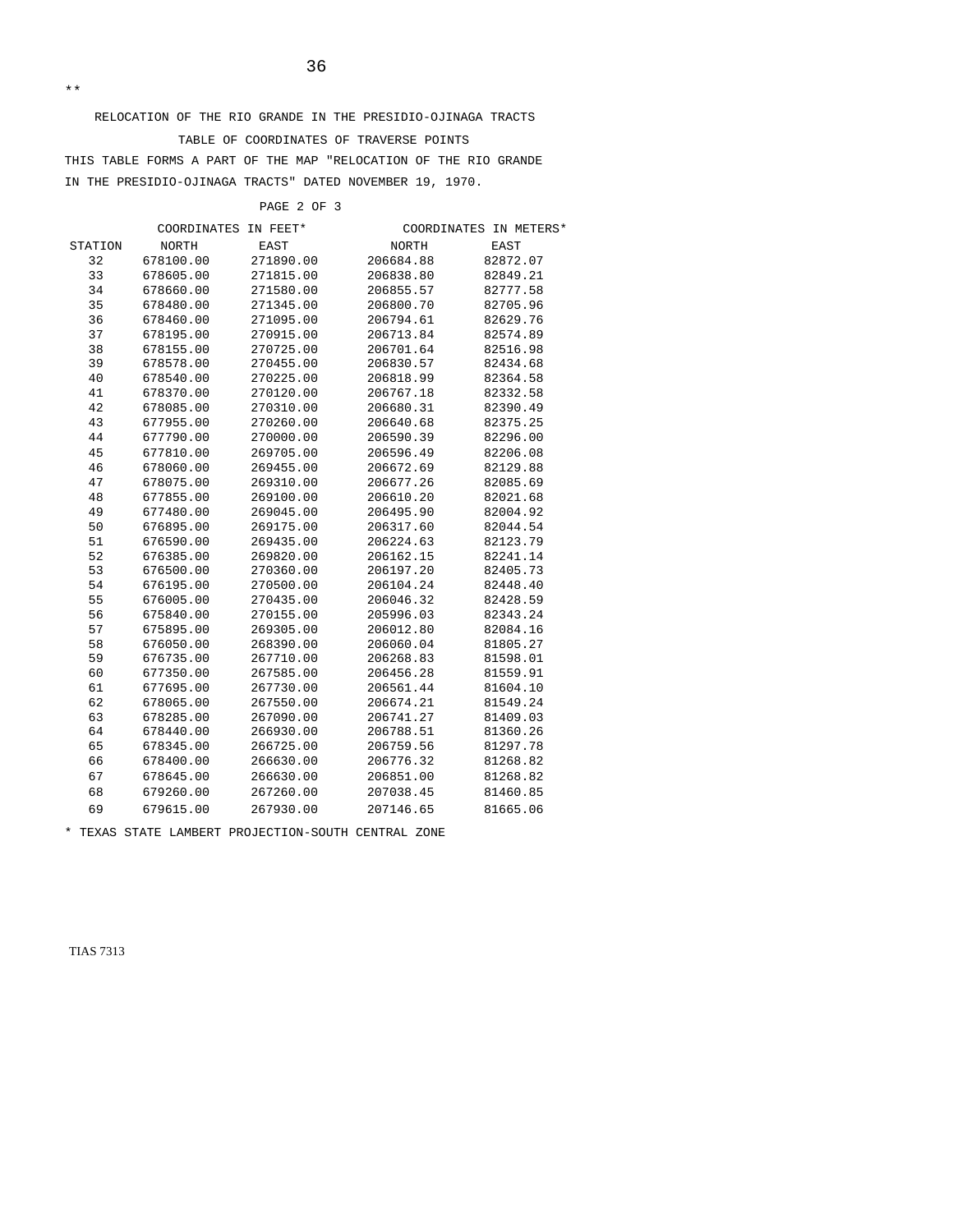THIS TABLE FORMS A PART OF THE MAP "RELOCATION OF THE RIO GRANDE IN THE PRESIDIO-OJINAGA TRACTS" DATED NOVEMBER 19, 1970.

#### PAGE 3 OF 3

|         | COORDINATES IN FEET* |               | COORDINATES IN METERS* |                 |
|---------|----------------------|---------------|------------------------|-----------------|
| STATION | NORTH                | EAST          | NORTH                  | EAST            |
| 70      | 679870.00            | 268265.00     | 207224.38              | 81767.17        |
| 71      | 680255.00            | 268225.00     | 207341.72              | 81754.98        |
| 72      | 680685.00            | 267725.00     | 207472.79              | 81602.58        |
| 73      | 681040.00            | 267050.00     | 207580.99              | 81396.84        |
| 74      | 681425.00            | 266185.00     | 207698.34              | 81133.19        |
| 75      | 681810.00            | 265875.00     | 207815.69              | 81038.70        |
| 76      | 682515.00            | 265785.00     | 208030.57              | 81011.27        |
| 77      | 683140.00            | 265920.00     | 208221.07              | 81052.42        |
| 78      | 683415.00            | 266105.00     | 208304.89              | 81108.80        |
| 79      | 683765.00            | 266020.00     | 208411.57              | 81082.90        |
| 80      | 683995.00            | 266070.00     | 208481.68              | 81098.14        |
| 81      | 684150.00            | 266335.00     | 208528.92              | 81178.91        |
| 82      | 684125.00            | 266605.00     | 208521.30              | 81261.20        |
| 83      | 684310.00            | 266990.00     | 208577.69              | 81378.55        |
| 84      | 684620.00            | 267165.00     | 208672.18              | 81431.89        |
| 85      | 684865.00            | 267215.00     | 208746.85              | 81447.13        |
| 86      | 685220.00            | 267200.00     | 208855.06              | 81442.56        |
| 87      | 685535.00            | 267105.00     | 208951.07              | 81413.60        |
|         |                      | AREA= 1606.19 | ACRES                  | 650.00 HECTARES |

\* TEXAS STATE LAMBERT PROJECTION-SOUTH CENTRAL ZONE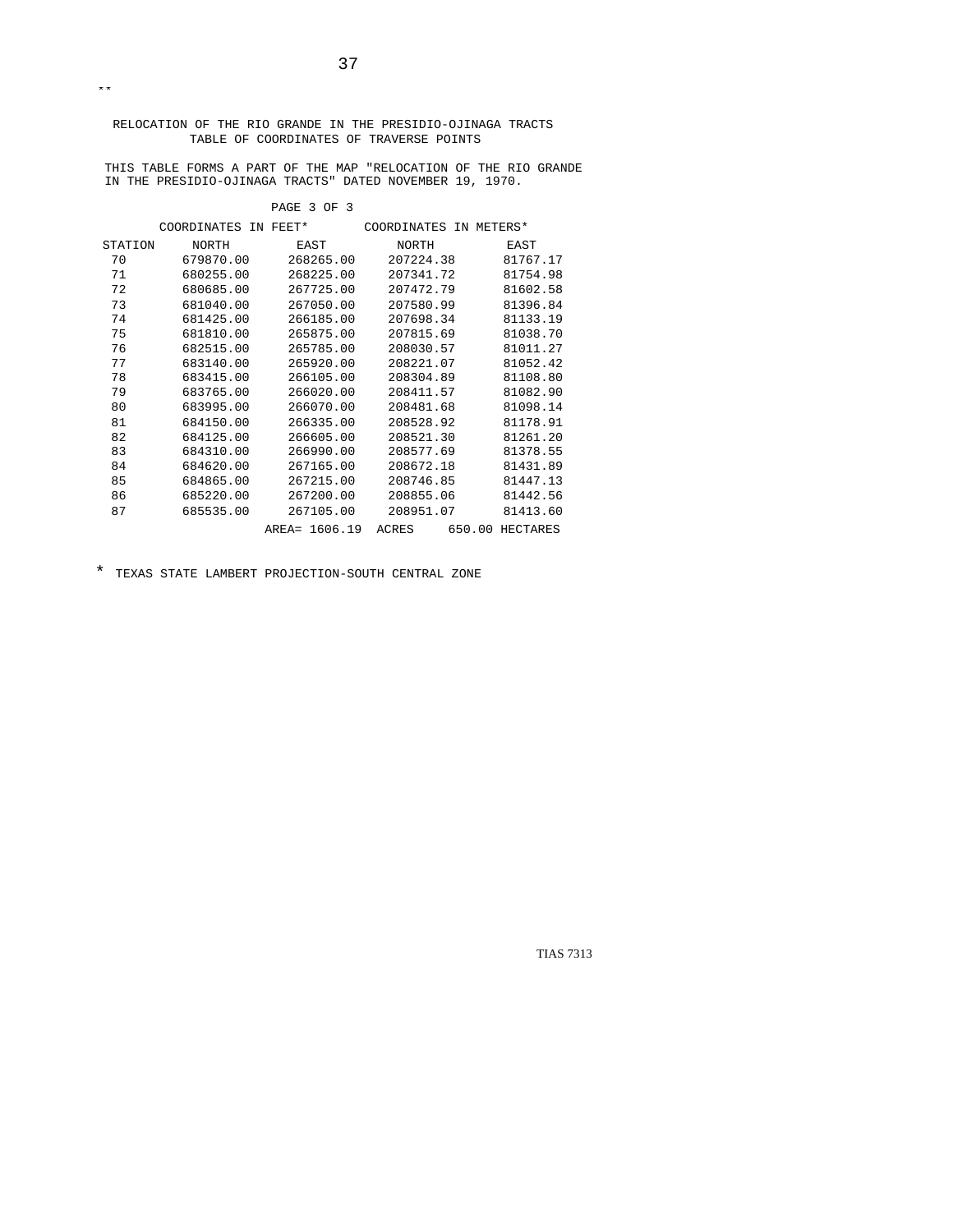#### DESCRIPTION OF RELOCATION CHANNEL OF THE RIO GRANDE IN THE PRESIDIO-OJINAGA TRACTS

38

THIS DESCRIPTION FORMS A PART OF THE MAP ENTITLED "RELOCATION OF THE RIO GRANDE IN THE PRESIDIO-OJINAGA TRACTS," DATED NOVEMBER 19, 1970.

The center of the new channel of the Rio Grande begins at Point I, with coordinates North 685,722.00 feet and East 267,120.00 feet; thence 612.30 feet along a tangent bearing South 21°55'48" East to Point 2, the beginning of a curve, with coordinates North 685,153.99 feet and East 267,348.68 feet; thence with a circular curve to the left with length of 1,563.19 feet and radius of 2,865.03 feet to Point 3, the end of curve, with coordinates North 683,930.16 feet and East 268,289.82 feet; thence 19;967.95 feet along a tangent bearing South 53°11'28" East to Point 4, the beginning of a curve, with coordinates North 671,966.39 feet and East 284,276.90 feet; thence with a circular curve to the right with length of 1,298.64 feet and radius of 1,909.86 feet to Point 88, the end of curve with coordinates North 670,906.82 feet and East 284,983.87 feet; thence 1,611.29 feet along a tangent bearing South 14°13'55" East to the end of relocation at Point 89 with coordinates North 669,344.98 feet and East 285,380.00 feet. The total length of the relocation of the Rio Grande is 25,053.38 feet.

Coordinates are on Texas State Lambert Projection, South Central Zone.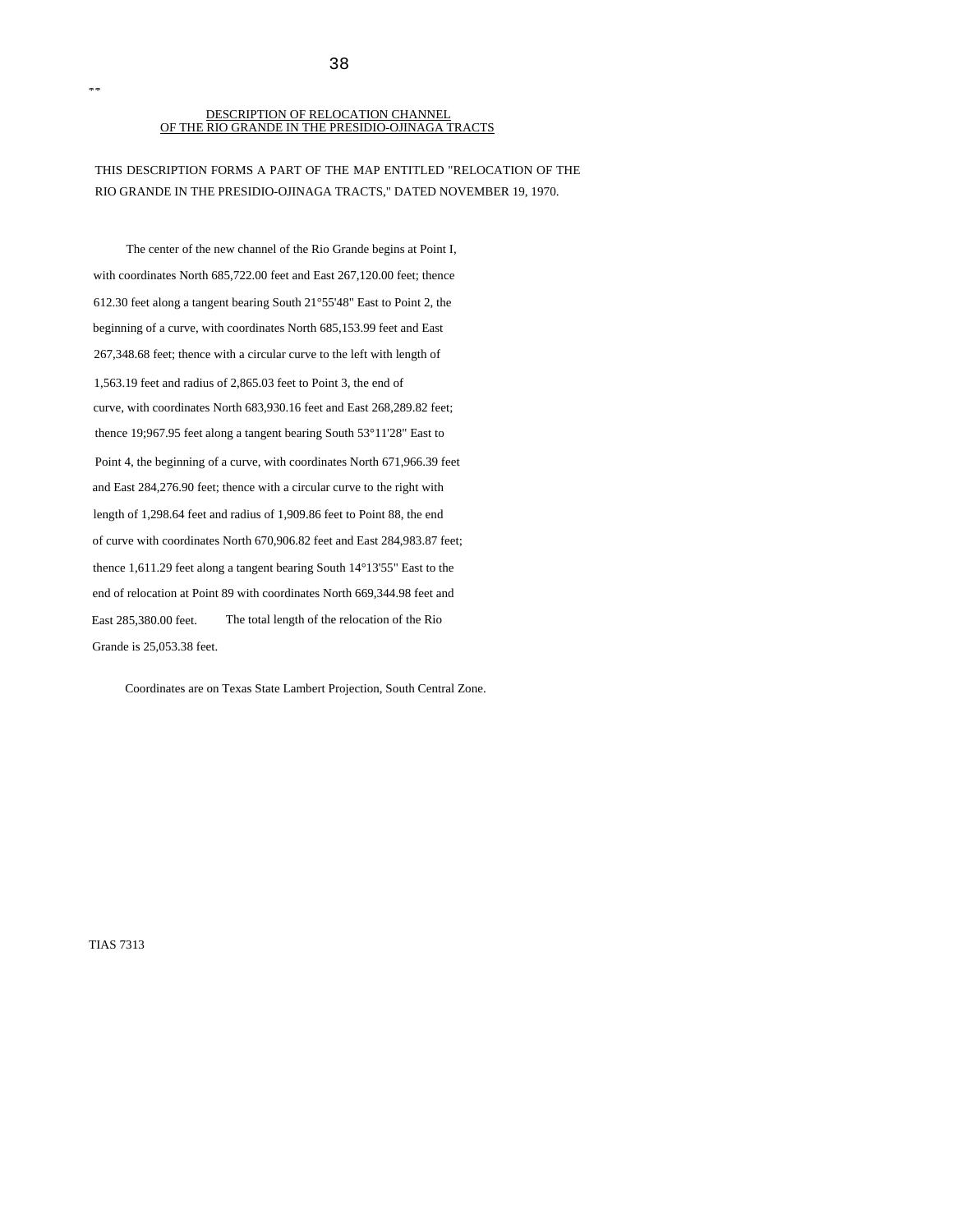RELOCATION OF THE RIO GRANDE UPSTREAM FROM HIDALGO-REYNOSA TABLE OF COORDINATES OF TRAVERSE POINTS

THIS TABLE FORMS A PART OF THE MAP "RELOCATION OF THE RIO GRANDE UPSTREAM FROM HIDALGO-REYNOSA" DATED NOVEMBER 19, 1970.  $[^1]$ 

|                | COORDINATES IN FEET* |           | COORDINATES IN METERS* |          |
|----------------|----------------------|-----------|------------------------|----------|
| STATION        | SOUTH                | EAST      | SOUTH                  | EAST     |
| 1              | 104809.98            | 234477.37 | 31946.08               | 71468.70 |
| 2              | 103806.50            | 233463.13 | 31640.22               | 71159.56 |
| 3              | 102484.42            | 233268.94 | 31237.25               | 71100.37 |
| $\overline{4}$ | 101437.77            | 233403.03 | 30918.23               | 71141.24 |
| 5              | 100994.62            | 233865.43 | 30783.16               | 71282.18 |
| 6              | 100971.30            | 234672.51 | 30776.05               | 71528.18 |
| 7              | 102535.54            | 236307.09 | 31252.83               | 72026.40 |
| 8              | 103224.31            | 236789.71 | 31462.77               | 72173.50 |
| 9              | 103352.07            | 237209.72 | 31501.71               | 72301.52 |
| 10             | 103896.59            | 237413.36 | 31667.68               | 72363.59 |
| 11             | 103919.16            | 238263.10 | 31674.56               | 72622.59 |
| 12             | 103289.05            | 238679.47 | 31482.50               | 72749.50 |
| 13             | 102093.83            | 238898.47 | 31118.20               | 72816.25 |
| 14             | 101228.55            | 238947.58 | 30854.46               | 72831.22 |
| 15             | 100765.78            | 239311.56 | 30713.41               | 72942.16 |
| 16             | 100453.88            | 239806.83 | 30618.34               | 73093.12 |
| 17             | 100483.11            | 240463.00 | 30627.25               | 73293.12 |
| 18             | 101014.31            | 241132.52 | 30789.16               | 73497.19 |
| 19             | 101998.46            | 241339.64 | 31089.13               | 73560.32 |
| 20             | 102903.97            | 241353.16 | 31365.13               | 73564.44 |
| 21             | 104901.94            | 241531.24 | 31974.11               | 73618.72 |
| 22             | 105534.91            | 242063.03 | 32167.04               | 73780.81 |
| 23             | 104070.28            | 237869.43 | 31720.62               | 72502.60 |
| 24             | 105695.54            | 234563.66 | 32216.00               | 71495.00 |
|                |                      |           |                        |          |

AREA= 481.68 ACRES 194.93 HECTARES

\* COORDINATES WITH ORGIN AT R.P. E, ROMA, TEXAS

 $<sup>1</sup>$  See pocket at the back of this publication.</sup>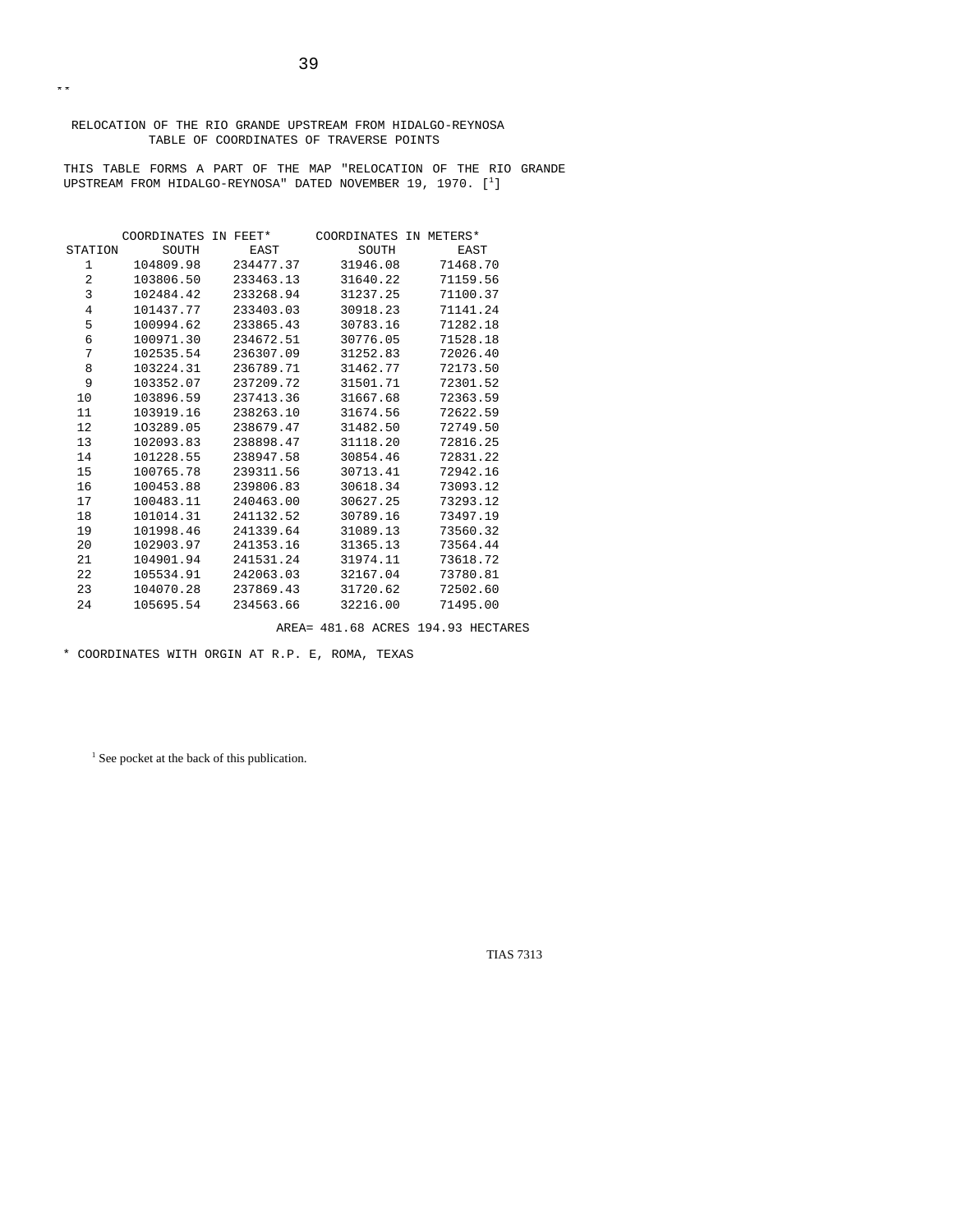#### DESCRIPTION OF RELOCATION CHANNEL OF "THE RIO GRANDE UPSTREAM FROM HIDALGO-REYNOSA

THIS DESCRIPTION FORMS A PART OF THE MAP ENTITLED "RELOCATION OF THE RIO GRANDE UPSTREAM FROM HIDALGO-REYNOSA," DATED NOVEMBER 19, 1970.

The center of the new channel of the Rio Grande begins at Point 24, the beginning of a curve, with coordinates South 105,695.54 feet and East 234,563.66 feet; thence northeasterly with a circular curve to the right with length of 4,100.07 feet and radius of 2,585.30 feet to Point 23, the end of curve with coordinates South 104,070.28 feet and East 237,869.43 feet; thence 4,442.00 feet along a tangent bearing South 70°44'52" East, to Point 22, the end of relocation with coordinates South 105,534.91 feet and East 242,063.03 feet. The total length of the relocation of the Rio Grande is 8,542.07 feet.

Coordinates with origin at Reference Point "E," Roma, Texas.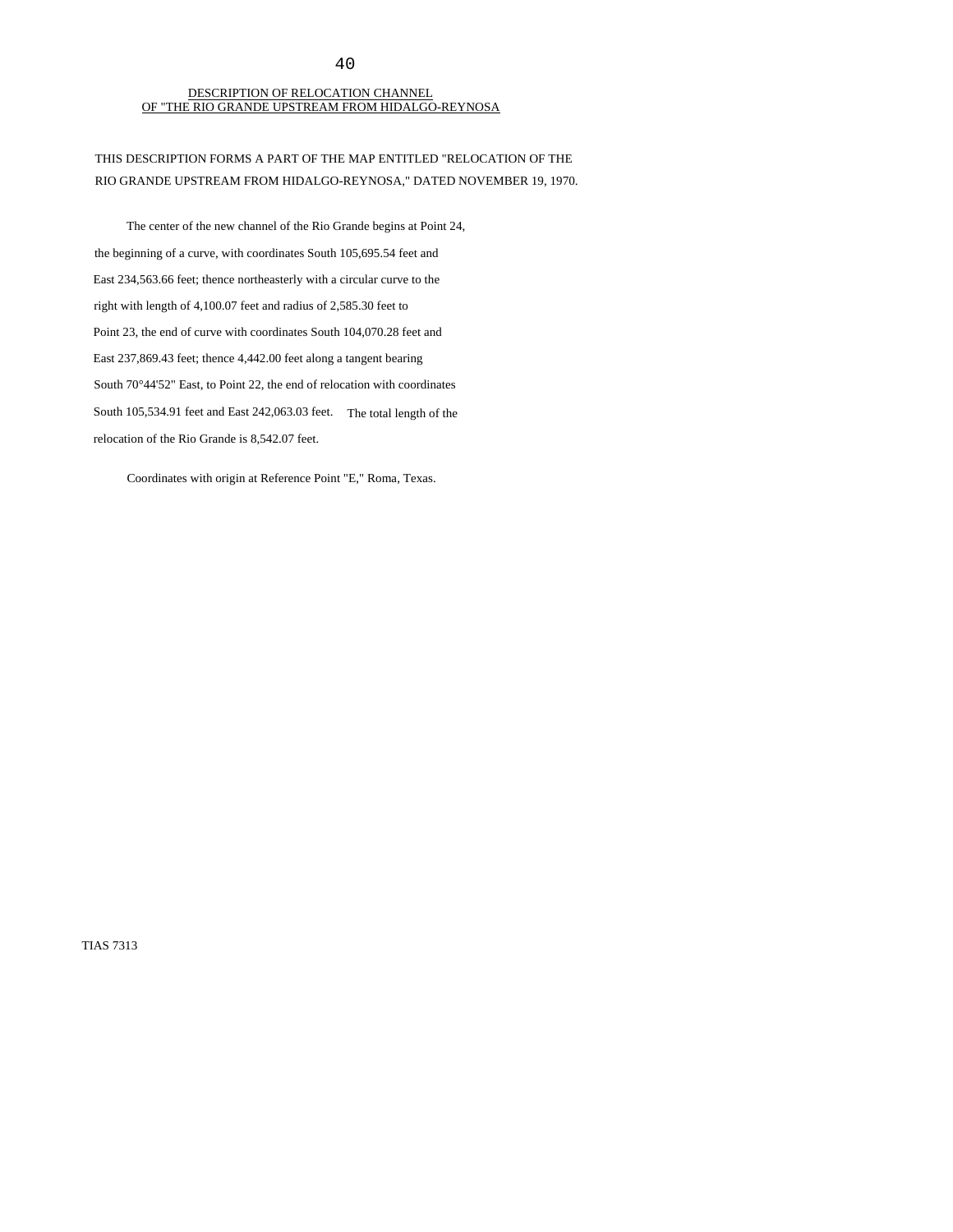#### RELOCATION OF RIO GRANDE DOWNSTREAM FROM PRESIDIO-OJINAGA TABLE OF COORDINATES OF TRAVERSE POINTS

# THIS TABLE FORMS A PART OF THE MAP "RELOCATION OF THE RIO GRANDE<br>DOWNSTREAM FROM PRESIDIO-OJINAGA" DATED NOVEMBER 19, 1970. [<sup>1</sup>]

## TRACT NO. 1

|                | COORDINATES IN |           | COORDINATES IN METERS* |               |
|----------------|----------------|-----------|------------------------|---------------|
|                | FEET*          |           |                        |               |
| STATION        | <b>NORTH</b>   | EAST      | NORTH                  | EAST          |
|                | 665605.00      | 285825.00 | 202876.40              | 87119.46      |
| $\overline{2}$ | 664761.06      | 286564.60 | 202619.17              | 87344.89      |
| 3              | 664590.00      | 286410.00 | 202567.03              | 87297.77      |
| 4              | 664615.00      | 286215.00 | 202574.65              | 87238.33      |
| 5              | 664895.00      | 285850.00 | 202660.00              | 87127.08      |
| 6              | 665435.00      | 285855.00 | 202824.59              | 87128.60      |
|                |                | $AREA =$  | 7.75 ACRES             | 3.13 HECTARES |

#### TRACT NO. 2

|         | <b>COORDINATES</b> | FEET*<br>ТN | COORDINATES  | METERS*<br>TN     |
|---------|--------------------|-------------|--------------|-------------------|
| STATION | <b>NORTH</b>       | EAST        | <b>NORTH</b> | EAST              |
| 2.      | 664761.06          | 286564.60   | 202619.17    | 87344.89          |
| 7       | 664850.00          | 286645.00   | 202646.28    | 87369.40          |
| 8       | 665000.00          | 286720.00   | 202692.00    | 87392.26          |
| 9       | 665085.00          | 287085.00   | 202717.91    | 87503.51          |
| 10      | 664845.00          | 287525.00   | 202644.76    | 87637.62          |
| 11      | 664925.00          | 288005.00   | 202669.14    | 87783.92          |
| 12      | 665100.00          | 288350.00   | 202722.48    | 87889.08          |
| 13      | 665070.00          | 288620.00   | 202713.34    | 87971.38          |
| 14      | 664900.00          | 288880.00   | 202661.52    | 88050.62          |
| 15      | 664580.00          | 289115.00   | 202563.98    | 88122.25          |
| 16      | 664295.00          | 289235.00   | 202477.12    | 88158.83          |
| 17      | 663965.00          | 289270.00   | 202376.53    | 88169.50          |
| 18      | 663435.00          | 289105.00   | 202214.99    | 88119.20          |
| 19      | 662920.00          | 289085.00   | 202058.02    | 88113.11          |
| 20      | 662423.33          | 288613.33   | 201906.63    | 87969.34          |
|         |                    | $AREA=$     | 92.32 ACRES  | 37.36<br>HECTARES |

TRACT NO. 3

|         | COORDINATES  | FEET*<br>TN | COORDINATES  | IN METERS*           |
|---------|--------------|-------------|--------------|----------------------|
| STATION | <b>NORTH</b> | EAST        | <b>NORTH</b> | EAST                 |
| 20      | 662423.33    | 288613.33   | 201906.63    | 87969.34             |
| 21      | 661189.21    | 289694.89   | 201530.47    | 88299.00             |
| 2.2     | 660799.56    | 290604.80   | 201411.71    | 88576.34             |
| 23      | 660264.94    | 290109.83   | 201248.75    | 88425.48             |
| 24      | 660270.00    | 289300.00   | 201250.30    | 88178.64             |
| 25      | 660910.00    | 288450.00   | 201445.37    | 87919.56             |
| 26      | 661140.00    | 288350.00   | 201515.47    | 87889.08             |
| 27      | 661835.00    | 288320.00   | 201727.31    | 87879.94             |
| 28      | 662255.00    | 288445.00   | 201855.32    | 87918.04             |
|         |              | $AREA =$    | 52.90        | ACRES 21.41 HECTARES |

\* TEXAS STATE LAMBERT PROJECTION-SOUTH CENTRAL ZONE

<sup>1</sup> See pocket at the back of this publication.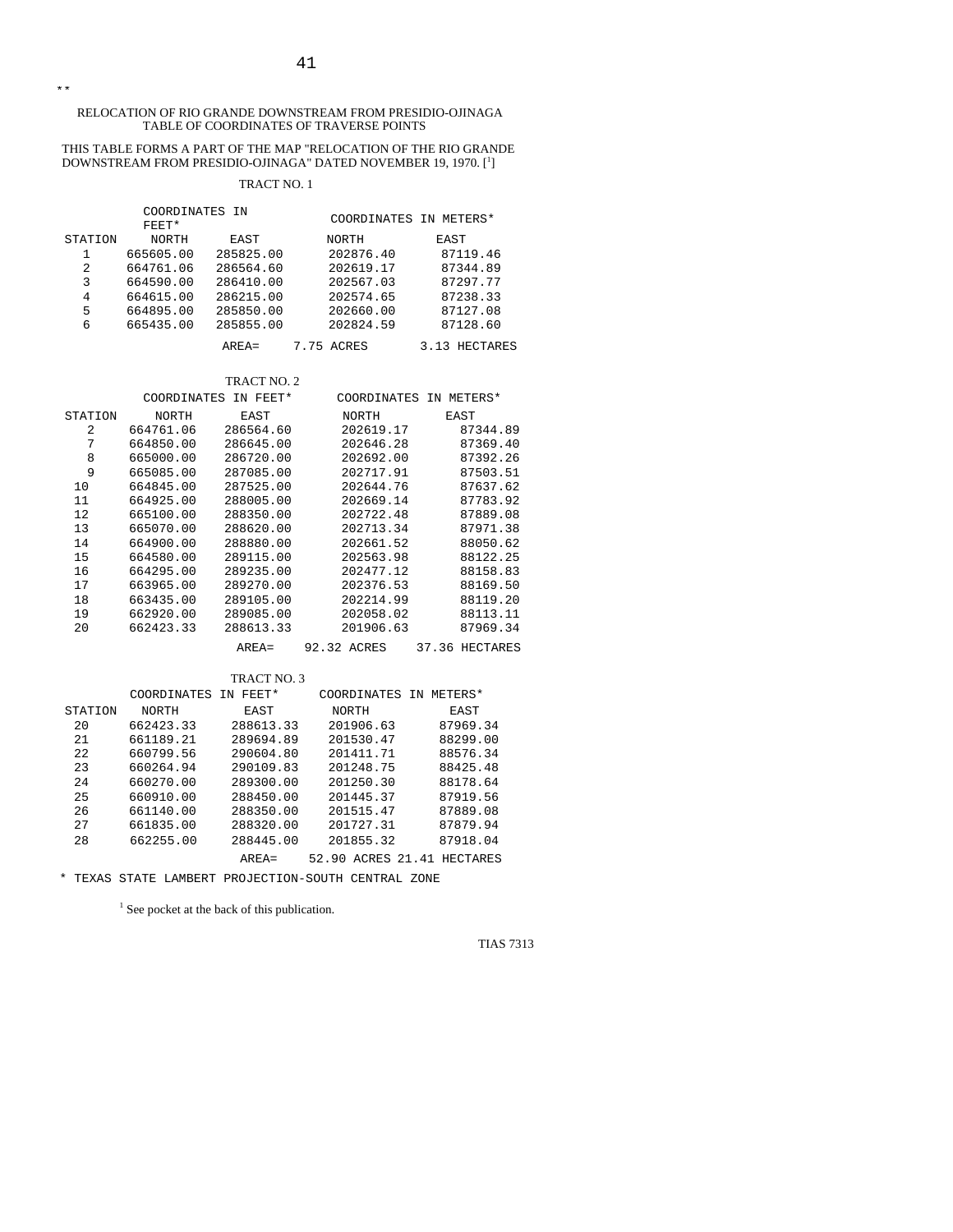## RELOCATION OF RIO GRANDE DOWNSTREAM FROM PRESIDIO-OJINAGA TABLE OF COORDINATES OF TRAVERSE POINTS

## THIS TABLE FORMS A PART OF THE MAP "RELOCATION OF THE RIO GRANDE DOWNSTREAM FROM PRESIDIO-OJINAGA" DATED NOVEMBER 19, 1970.

#### TRACT NO. 4

|         | COORDINATES  | FEET*<br>TN. |                | COORDINATES IN METERS* |
|---------|--------------|--------------|----------------|------------------------|
| STATION | <b>NORTH</b> | EAST         | <b>NORTH</b>   | EAST                   |
| 1       | 660520.00    | 293290.00    | 201326.50      | 89394.79               |
| 2       | 658580.00    | 295095.00    | 200735.18      | 89944.96               |
| 3       | 658700.00    | 294890.00    | 200771.76      | 89882.47               |
| 4       | 658770.00    | 294230.00    | 200793.10      | 89681.30               |
| 5       | 658865.00    | 293910.00    | 200822.05      | 89583.77               |
| 6       | 659155.00    | 293675.00    | 200910.44      | 89512.14               |
| 7       | 659810.00    | 293640.00    | 201110.09      | 89501.47               |
| 8       | 660000.00    | 293590.00    | 201168.00      | 89486.23               |
| 9       | 660290.00    | 293475.00    | 201256.39      | 89451.18               |
|         |              | $AREA=$      | ACRES<br>19.37 | HECTARES<br>7.84       |

## TRACT NO. 5

|         | COORDINATES IN FEET* |           | COORDINATES IN METERS* |                |
|---------|----------------------|-----------|------------------------|----------------|
| STATION | NORTH                | EAST      | NORTH                  | EAST           |
| 1       | 658023.27            | 295604.35 | 200565.49              | 90100.21       |
| 2       | 657910.00            | 295800.00 | 200530.97              | 90159.84       |
| 3       | 657850.00            | 296080.00 | 200512.68              | 90245.18       |
| 4       | 657855.00            | 296395.00 | 200514.20              | 90341.20       |
| 5       | 658075.00            | 296735.00 | 200581.26              | 90444.83       |
| 6       | 658740.00            | 297025.00 | 200783.95              | 90533.22       |
| 7       | 659040.00            | 297035.00 | 200875.39              | 90536.27       |
| 8       | 659330.00            | 296800.00 | 200963.78              | 90464.64       |
| 9       | 659640.00            | 296925.00 | 201058.27              | 90502.74       |
| 10      | 659780.00            | 297115.00 | 201100.94              | 90560.65       |
| 11      | 659740.00            | 297340.00 | 201088.75              | 90629.23       |
| 12      | 659545.00            | 297990.00 | 201029.32              | 90827.35       |
| 13      | 659390.00            | 298230.00 | 200982.07              | 90900.50       |
| 14      | 658860.00            | 298530.00 | 200820.53              | 90991.94       |
| 15      | 658080.00            | 298795.00 | 200582.78              | 91072.72       |
| 16      | 657495.00            | 298730.00 | 200404.48              | 91052.90       |
| 17      | 656635.00            | 298220.00 | 200142.35              | 90897.46       |
| 18      | 656045.00            | 298295.00 | 199962.52              | 90920.32       |
| 19      | 655839.23            | 298291.44 | 199899.80              | 90919.23       |
|         |                      | $AREA =$  | 132.78 ACRES           | 53.73 HECTARES |

\* TEXAS STATE LAMBERT PROJECTION-SOUTH CENTRAL ZONE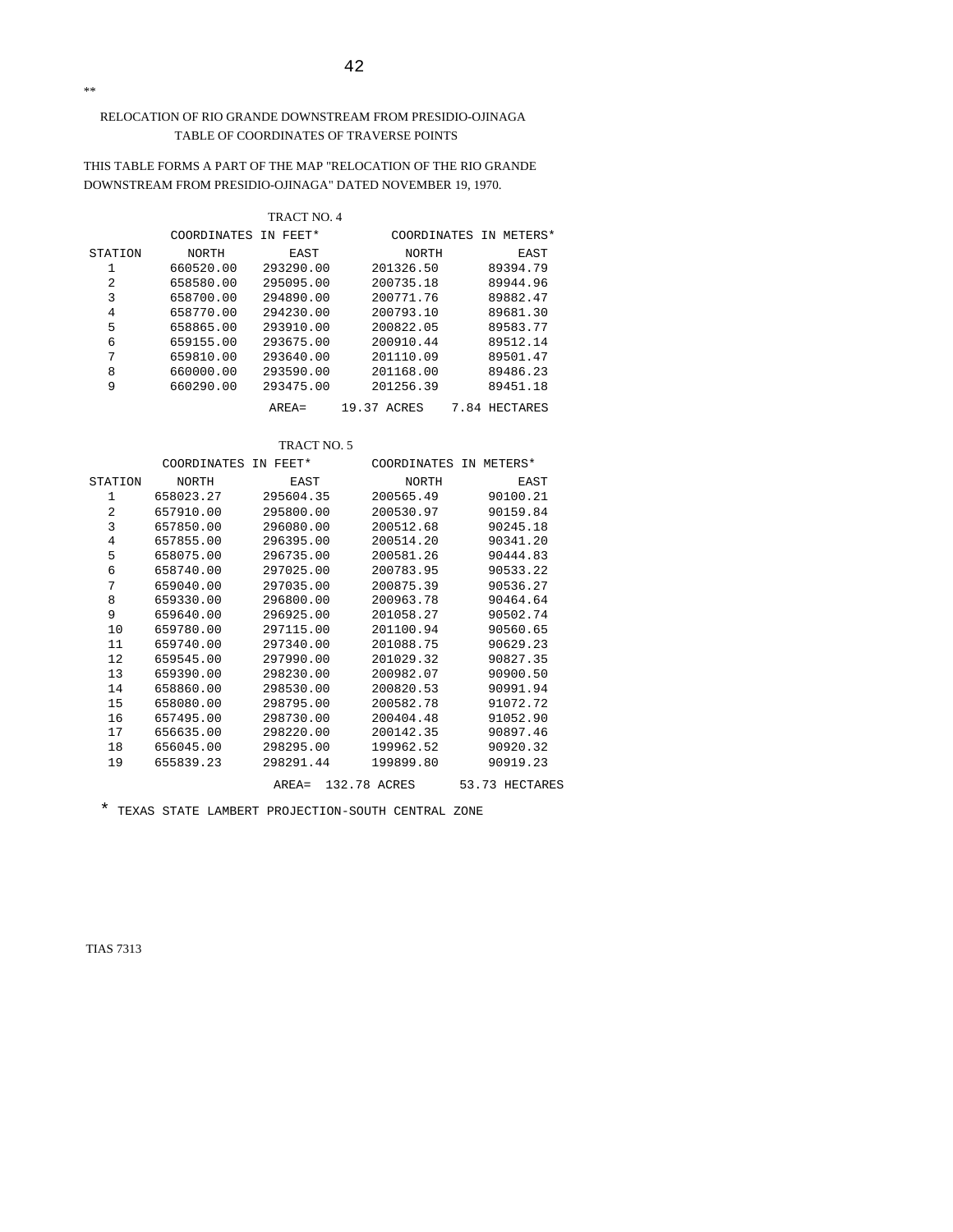#### RELOCATION OF RIO GRANDE DOWNSTREAM FROM PRESIDIO-OJINAGA TABLE OF COORDINATES OF TRAVERSE POINTS

THIS TABLE FORMS A PART OF THE MAP "RELOCATION OF THE RIO GRANDE DOWNSTREAM FROM PRESIDIO-OJINAGA" DATED NOVEMBER 19, 1970.

#### TRACT NO. 6

|         | COORDINATES IN FEET* |           | COORDINATES IN METERS* |                  |
|---------|----------------------|-----------|------------------------|------------------|
| STATION | NORTH                | EAST      | NORTH                  | EAST             |
| 19      | 655839.23            | 298291.44 | 199899.80              | 90919.23         |
| 20      | 654984.90            | 299342.59 | 199639.39              | 91239.62         |
| 21      | 654910.00            | 299165.00 | 199616.57              | 91185.49         |
| 2.2     | 654905.00            | 298905.00 | 199615.04              | 91106.24         |
| 23      | 655100.00            | 298515.00 | 199674.48              | 90987.37         |
| 24      | 655460.00            | 298285.00 | 199784.21              | 90917.27         |
|         |                      | $ARFA =$  | 9.31 ACRES             | HECTARES<br>3.77 |

## TRACT NO. 7

|         | COORDINATES | IN FEET*  | COORDINATES IN     | METERS*           |
|---------|-------------|-----------|--------------------|-------------------|
| STATION | NORTH       | EAST      | <b>NORTH</b>       | EAST              |
| 20      | 654984.90   | 299342.59 | 199639.39          | 91239.62          |
| 25      | 655180.00   | 299805.00 | 199698.86          | 91380.56          |
| 26      | 654935.00   | 300705.00 | 199624.19          | 91654.88          |
| 27      | 655035.00   | 301010.00 | 199654.67          | 91747.85          |
| 28      | 655036.94   | 301221.92 | 199655.26          | 91812.44          |
| 29      | 654571.94   | 302496.92 | 199513.53          | 92201.06          |
| 30      | 654255.00   | 302825.00 | 199416.92          | 92301.06          |
| 31      | 653860.00   | 303040.00 | 199296.53          | 92366.59          |
| 32      | 653585.00   | 303110.00 | 199212.71          | 92387.93          |
| 33      | 653120.00   | 303110.00 | 199070.98          | 92387.93          |
| 34      | 652275.00   | 302920.00 | 198813.42          | 92330.02          |
| 35      | 651982.00   | 303037.11 | 198724.11          | 92365.71          |
|         |             |           | AREA= 116.23 ACRES | 47.04<br>HECTARES |

\* TEXAS STATE LAMBERT PROJECTION-SOUTH CENTRAL ZONE